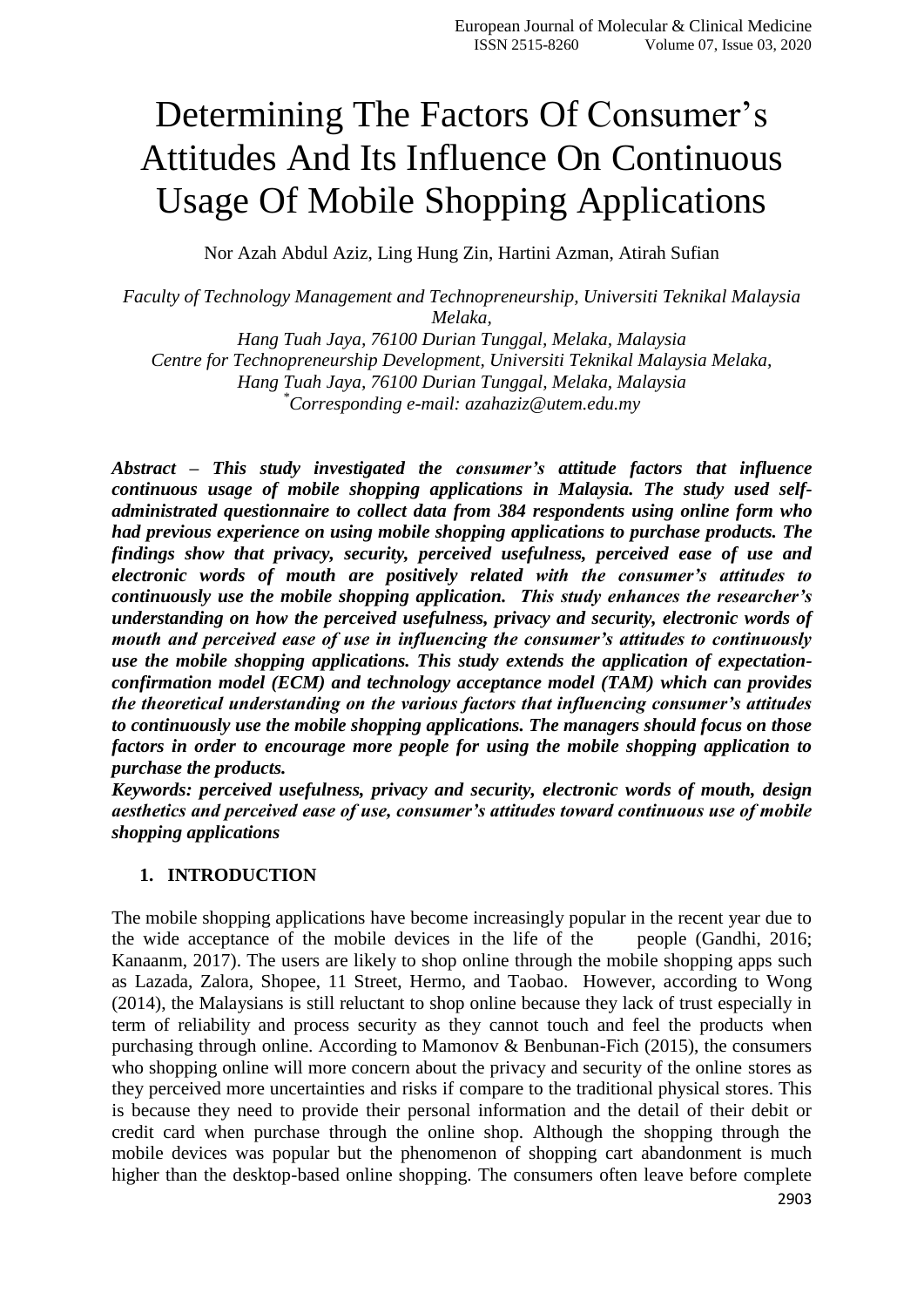the purchase because there are many hidden cost such as shipping fees, taxes and other additional fees. According to Al-Qeisi, Dennis, Alamanos and Jayawardhena (2014), the companies apply the Internet technology to improve the design of the websites to ensure the quality in consumer's interaction experience. The consumers are more likely to visit and repurchase from the well-designed online stores and they are unlikely to purchase from the website where the process of buying is complex. This research is to study the factors (perceived usefulness, privacy and security, electronic words of mouth, design aesthetics and perceived ease of use) that influencing consumer's attitudes to continuously use the mobile shopping applications.

## **2. LITERATURE REVIEW**

This research is using Expectation-Confirmation Model (ECM) which is proposed by Anol Bhattacherjee in 2001. According to Chong (2013), the ECM can be used to make the comparison between the pre-adoption and post-adoption behavior of the users and their level of satisfaction on using the information system. The expectation-confirmation model posits that the continuance intention of consumers on using the information system is influenced by the three variables which are the level of satisfaction, the confirmation of expectation and the post-adoption of the expectations in form of perceived usefulness. This research also using Technology acceptance model (TAM) proposed by Davis (1989) to explain how the users accept and apply the technology. According to Davis et al. (1989), before the consumers decided how and when to use the new technology that introduced to them, they will be influence by numerous of factors such as perceived usefulness and perceive ease of use.



Figure 1 shows that the proposed conceptual framework based on the literature review in this research

## **2.1 Perceived Usefulness**

The study from the Detlor, Hupfer, Ruhi and Zhao (2013) show that the perceived usefulness is the significant factors that will influence the acceptance and continuous usage of the new technology. The consumers will continuously use the same technology if the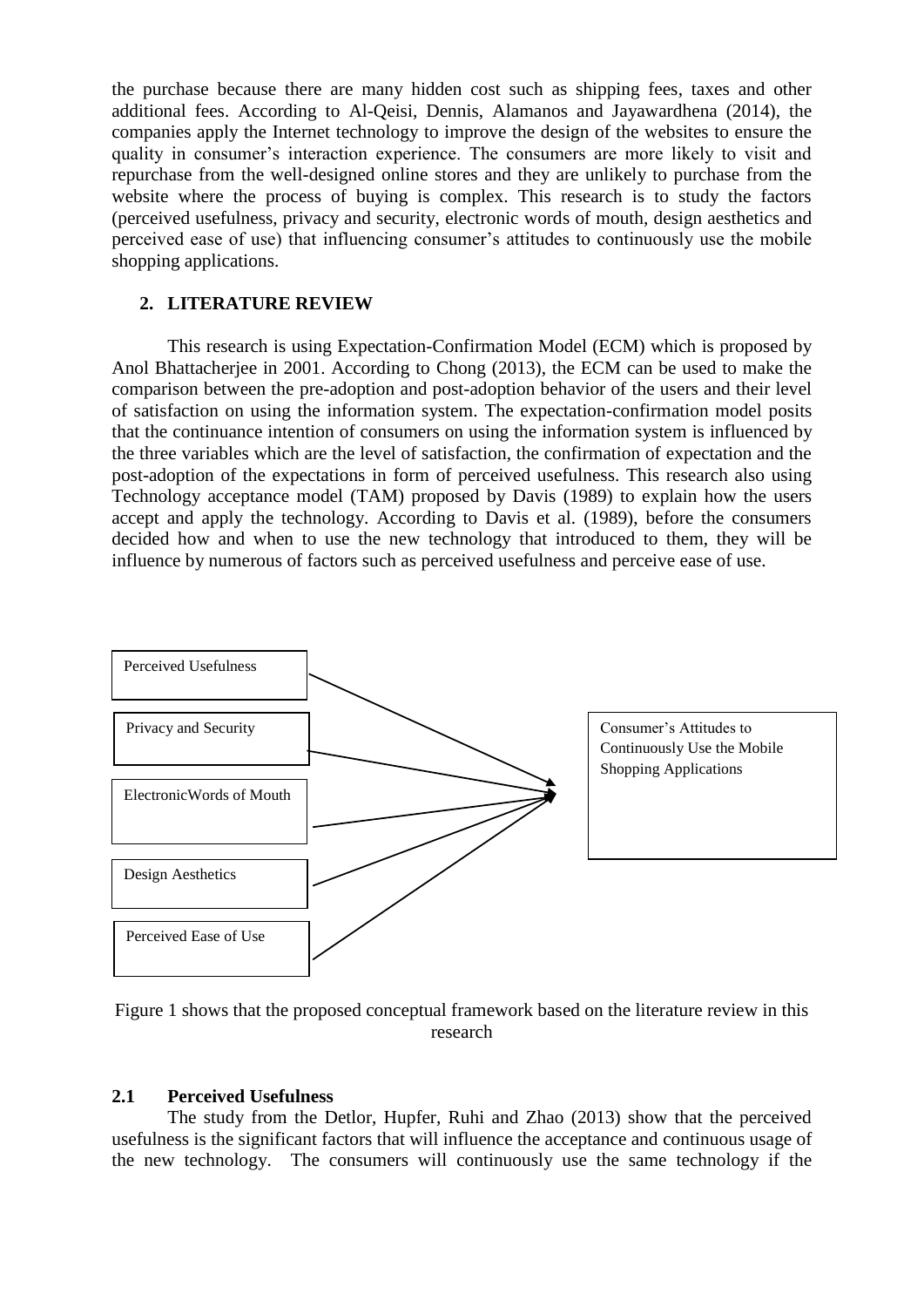applications are able to enhance their purchasing performance. The study from Holmes, Byrne and Rowley (2014) has reveal that the simplicity, convenience and accessibility of the mobile shopping can encourage more consumers to continue shopping by using the mobile shopping applications as they consider that using the mobile shopping apps can be useful to them. With the access of internet, the consumers are able to buy the products from mobile shopping applications in any location and anytime with no time constraint and geographical restrictions. When purchasing through the mobile shopping applications, the consumers can make the online payment more easily by using the mobile wallet such as Paypal and they are also able to receive the confirmation email from the sellers and to track the products which make the payment process become simple. To further study about the relationship between the perceived usefulness and the consumer's attitudes to continuously using the mobile shopping applications, this study proposed that:

**H11**: The perceived usefulness will affect the consumer's attitudes to continuously use the mobile shopping applications.

**H10**: The perceived usefulness will not affect the consumer's attitudes to continuously use the mobile shopping applications.

## **2.2 Privacy and Security**

According to Tode (2013), the online shopping is always linked with the privacy and security issue. The consumers feel that using the mobile shopping is unsecure as the purchase through the mobile apps will involve the financial transaction. The consumers will be continuous to use the mobile shopping applications if the apps have the better privacy policy as it can help the sellers to convinced the consumers to purchase through the apps and thus can help the seller to generate sales. Besides that, the marketers also need to more focus on the online security system to better serve the consumers and can increase profit by selling to the potential consumers (Alwarimi, 2015). Using an official mobile shopping application such as Lazada, Taobao, 11Street, Shopee is more secure and safety as all the personal information of the consumers is protect well. The official mobile shopping apps have the greater security management which can ensure that the private information of the consumers not disclosure to the third-party during payment. Thus, the following hypothesis is proposed:

**H21**: The privacy and security will affect the consumer's attitudes to continuously use the mobile shopping applications.

**H2**<sup>0</sup>: The privacy and security will not affect the consumer's attitudes to continuously use the mobile shopping applications.

## **2.3 Electronic Words of Mouth**

According to Jalilvand and Samiei (2012), the electronic words of mouth have rising with the widespread use of internet. The internet enable the consumers to collects the information from the website such as experience and opinions that are shared by the other consumers. The products in the mobile shopping applications have the reviews from the previous users and if the recommendation and rating are high about the products, the consumers are willing to purchase the products and the existing consumers will continue using the mobile shopping applications to purchase the products. Before deciding on using the mobile shopping applications to purchase the products, the consumers will refer the products related experiences and the review that are made by the other online users through the mobile shopping apps, blog, user groups or internet forum (Cheng and Huang, 2013). The consumers seek to continuous use the mobile shopping applications to purchase because the products available in the apps have the feedback and the review from the previous users. Hence, the following hypothesis is proposed:

**H31**: The electronic words of mouth will affect the consumer's attitudes to continuously use the mobile shopping applications.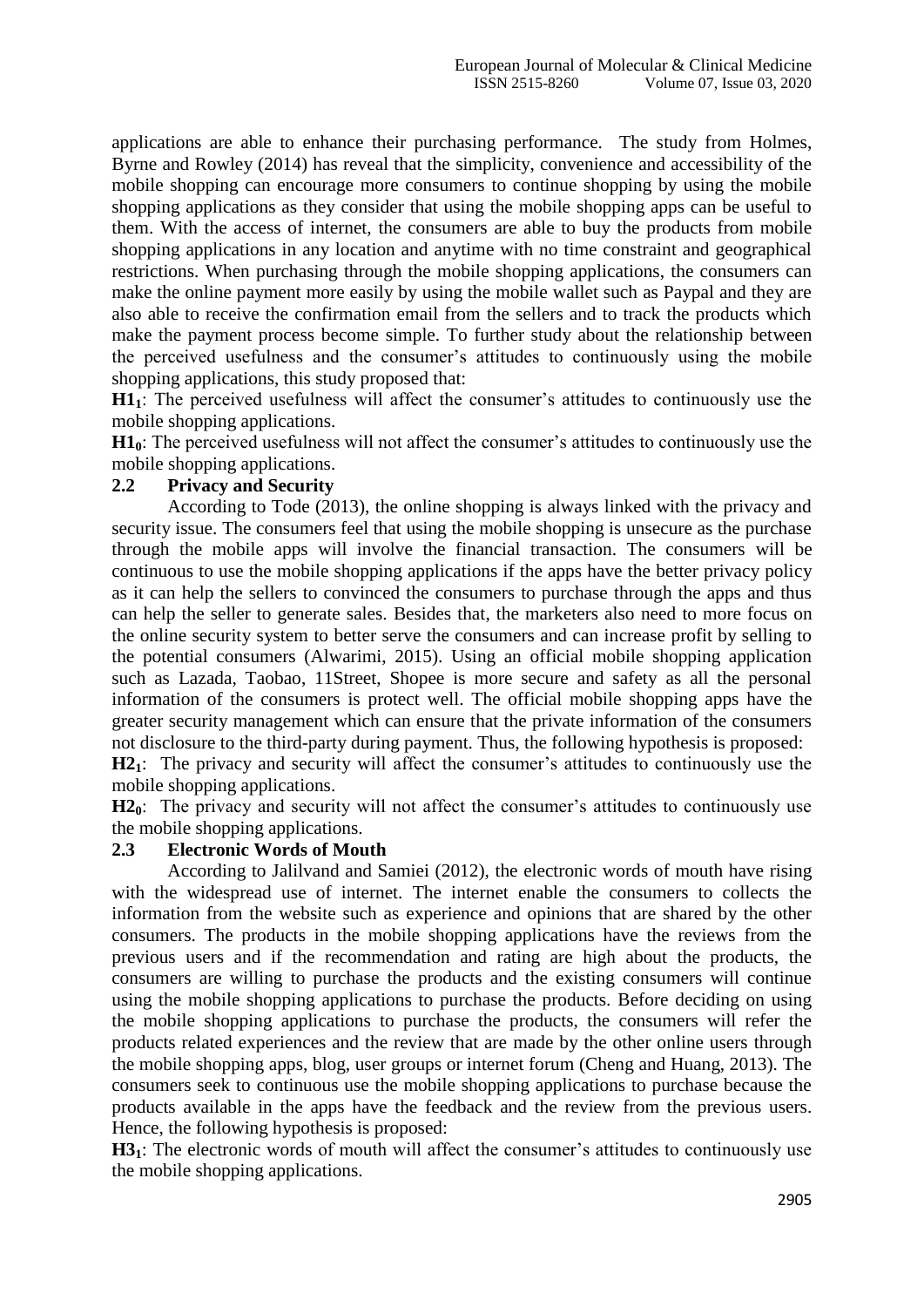H<sub>3</sub><sup>0</sup>: The electronic words of mouth will not affect the consumer's attitudes to continuously use the mobile shopping applications.

# **2.4 Design Aesthetics**

According to Luo, Ba and Zhang (2012), the features of the information system plays an important role in shaping the customer's shopping experience as the customers will interact with the seller through the information system. According to Kim and Lennon (2011), the consumers will exit from the website due to ineffective design aesthetics and lack of relevant information of the products. So, the design of mobile shopping applications must be simple, ease of site navigation and the users are easy to control it. It is important to design the storefront properly to attract more potential consumers to visit the stores. Good aesthetics and graphic can draw more attention from the consumers for using the mobile shopping applications. According to Douban (2014), the online user's buying decision will be affected by the overall functionality of the system, the decoration of the mobile sites and the comprehensive information of the products which at the end will influence the sales of the sellers. In order to investigate the relationship between the design aesthetics and the consumer's attitudes toward continuous use of mobile shopping applications, the following hypothesis is proposed:

**H41**: The design aesthetics will affect the consumer's attitudes to continuously use the mobile shopping applications.

**H40**: The design aesthetics will not affect the consumer's attitudes to continuously use the mobile shopping applications.

# **2.5 Perceived Ease of Use**

The consumer's purchase intention toward mobile shopping was affected by the perceived ease of use and perceived usefulness (Honarbakhsh, Hooi, Kavianpour and Shadkam, 2013). If the users find that using the mobile shopping application to purchase the products can be easily done without the additional effort, they will consider using the mobile shopping applications for purchasing the products. According to Rezaei and Amin (2013), the repurchase intention of the consumers will influence by the perceived ease of use. The mobile shopping applications should be ease to ordering, ease to search the information of the products and the payment should be easy to proceed in order to attract the consumers from the different gender and age group. The following hypothesis is proposed to analyze the relationship between perceived ease of use and the continuous intention of consumers toward mobile shopping applications:

**H51**: The perceived ease of use will affect the consumer's attitudes to continuously use the mobile shopping applications.

**H5**<sup> $\alpha$ </sup>: The perceived ease of use will not affect the consumer's attitudes to continuously use the mobile shopping applications.

# **3. RESEARCH METHODOLOGY**

In order to measure the variables, the quantitative approach is used in this study to determine the factors influencing consumer's attitudes to continuously use the mobile shopping applications. The data collected is numeric which can allow the researcher to collect data from the large sample size and the numerical results can be better interpreted by using graph, table, charts and other format. Harwell (2011) indicates that the quantitative research often use the deductive logic in which the researcher will come out with the hypotheses and then collect the data. According to Zikmund, Babin, Carr and Griffin (2013), the quantitative approach is the approach that can be used by researcher to gain the precise results that can be used for the future research as the relationship between the variables are tested by using the measureable constructs. The quantitative research can use to test and validate theories about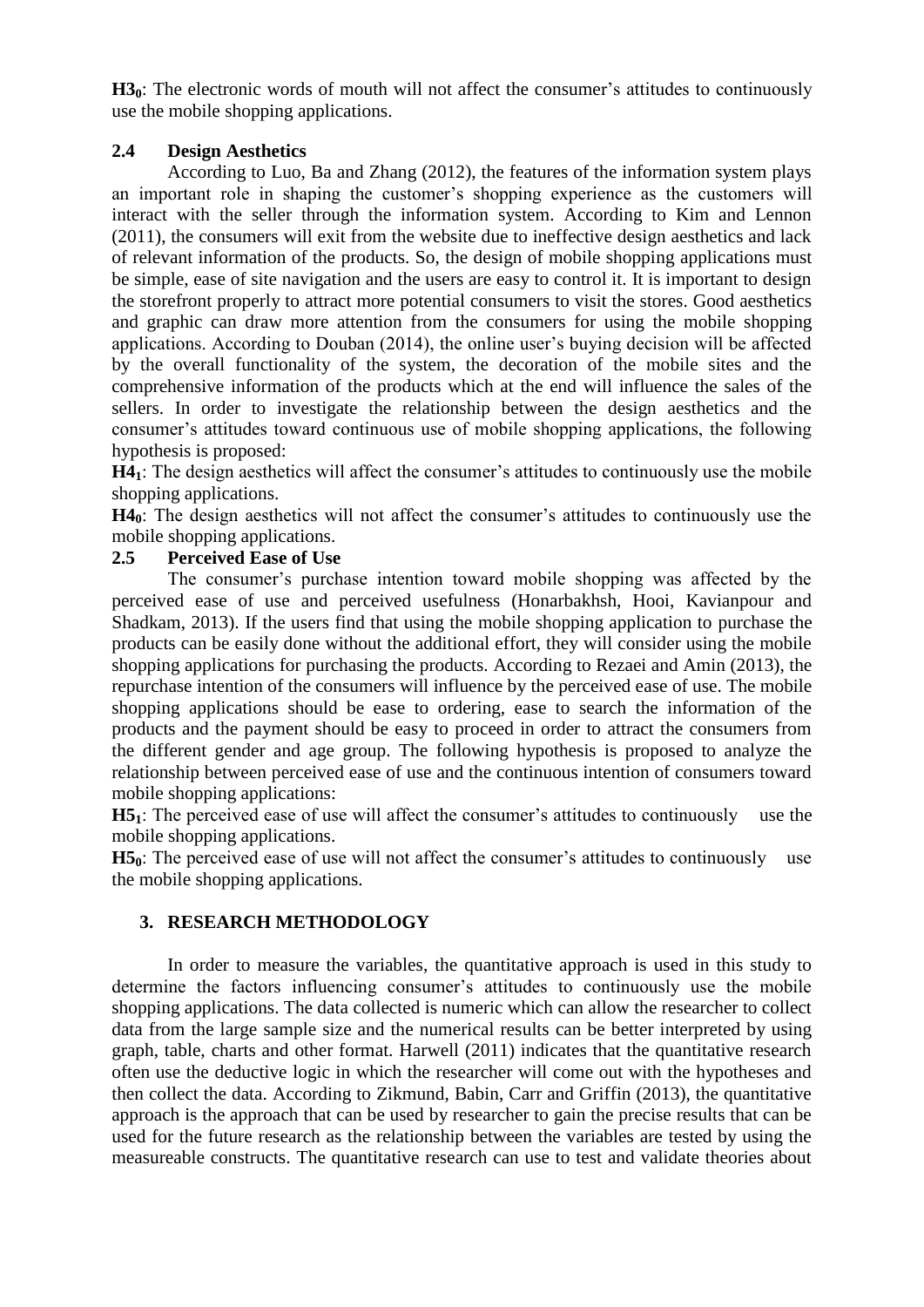why the phenomena and it can enable the researcher to generalize the research findings (Johnson and Christensen, 2014). The researcher can test the proposed conceptual framework and define the relationship between perceived usefulness, privacy and security, electronic word of mouth, design aesthetics, perceived ease of use and the consumer's attitudes to continuously use the mobile shopping applications. Questionnaires were distributed to people who are above 18 years old and had the experience shopping using the mobile shopping applications. The quantitative data that were collected was analyzed through Statistical Package for the Social Science (SPSS) software version 23.0. The result that derived from the SPSS will determine the acceptance or rejection of the proposed hypotheses.

## **3.1 Sampling Design**

The target population in this research is the consumers who are 18 years old and above which have experienced in mobile shopping and had using the mobile shopping applications to purchase the products in Melaka. The people that fulfill these criteria are known as the eligible respondents. Melaka is chosen as the sampling location as the Melaka is the state with a rich historical and cultural background. There are many private and government universities that are available in Melaka such as Universiti Teknikal Malaysia Melaka (UTeM), Universiti Teknologi Mara (UiTM), Multimedia Universiti (MMU), Melaka-Manipal Medical College and so on. Besides that, Melaka is the multiracial states where the researcher can get the feedback from the respondents from different races. The researcher target students, workers and online shoppers as the respondents because they have some understanding about the online shopping and have the experience on purchasing the products through the mobile shopping applications. The respondents are required to have the basic understanding in English as the questions stated in the questionnaire are written in English. This can ensure the respondents to answer the questionnaire with less effort and less time consuming.

According to Department of Statistics Malaysia, the estimated population for Melaka state is 0.92 million. The safe decision for the standard deviation for the sample size is 0.5 because the research is not actually administered. According to Medina and Portilla (2015), the margin of error that between  $+/- 4\%$  and  $+/- 8\%$  are acceptable. The margin of error in this research is +/- 5%. The researcher used 95% confidence level where the Z-score at the 95% is 1.96. Thus, the approximate sample size in this research was suggested to be 384 respondents.

## **3.2 Research Instrument**

The questionnaires are distributed through online and emails to identify the factors influencing consumer's attitudes to continuously use the mobile shopping applications. The questionnaire in this research consists of the cover letter and three parts: (A) demographic information, (B) factors influencing consumer's attitudes to continuously use the mobile shopping applications and (C) consumer's attitudes to continuously use the mobile shopping applications. The 5 points Likert-type scale (1=strongly disagree, 5= strongly agree) is use in this research to access the information. Every section in the questionnaire was using the Likert-type scale except the Section A.

The researcher will distribute the questionnaire in the Google form which can allow the respondents to do the questionnaire online. The hyperlink of the Google form is post at social medial such as Face book, Instagram, Wechat and Whatsapp to allow the collection of data from the respondents. The data can be obtained from the unlimited response from the respondents by using the Google form and the data can be easily to transfer to SPSS. Through the online questionnaire, the data are immediately saved in the electronic form and this can reduce the error when transfer the data from the hardcopy questionnaire to the electronic form.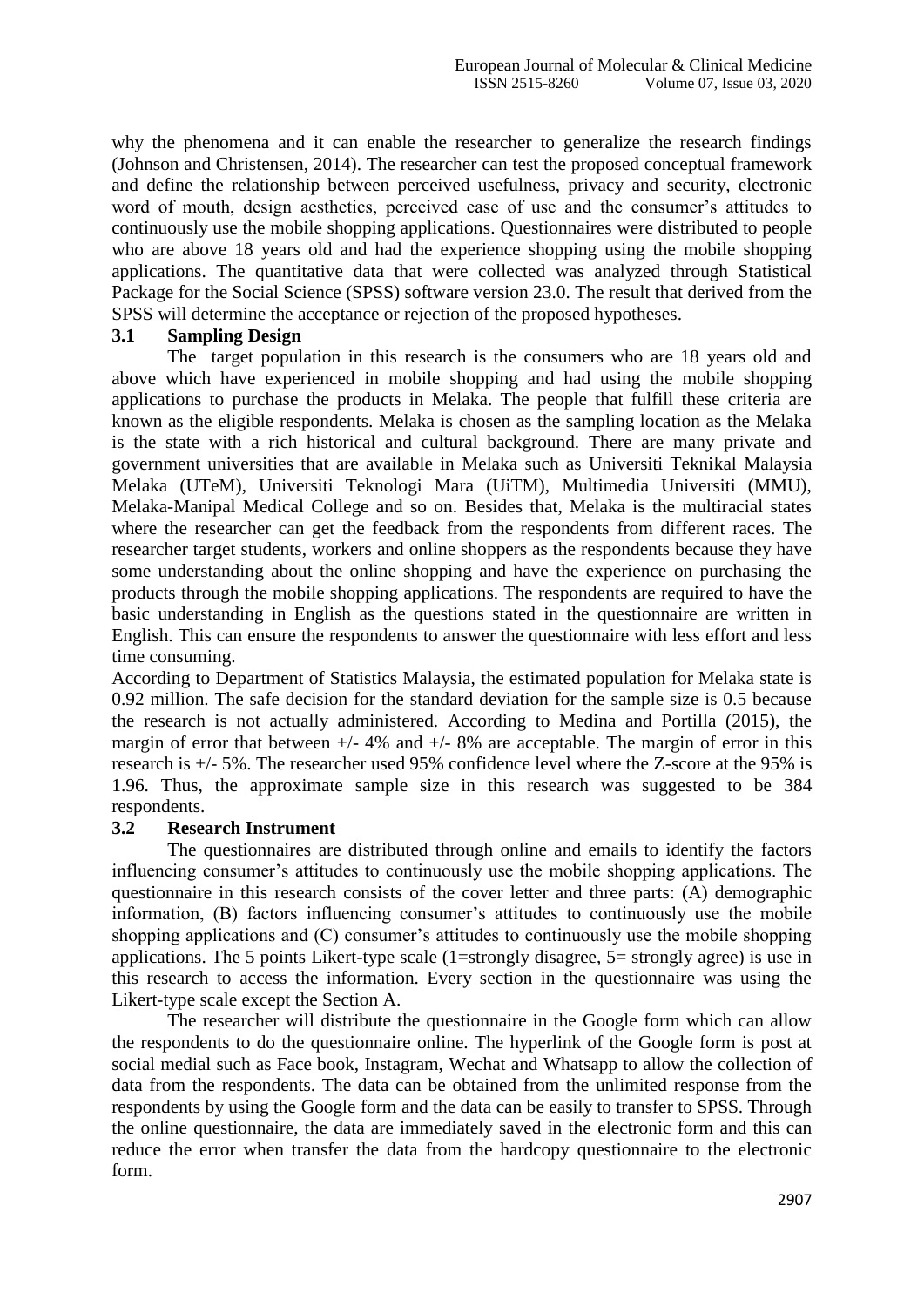After the questionnaire is done, the pre-testing will be conducted where 4-5 peoples in the target group are asked to pre-test the questionnaire to ensure that the respondents understood all the instructions and questions in the questionnaire. The pre-testing of the questionnaire can enable the researcher to identify all the problems in the questionnaire and thus can improve the quality of the questionnaire. According to Stangor (2014), it is necessary for the researcher to conduct the pilot testing before the distribution the actual questionnaire. In this research, the researcher conduct the pilot testing with 30 respondents to ensure the reliability and to reduce the error before distribute the actual questionnaire to the respondents. The pilot test can enable the researcher correct the mistake in the early stage and the researcher can save the time and effort as there are the lesser chance of unreliable results and the researcher don't have to start over again after conducting the research. The data that collected from the pilot test will be analyzed by using the SPSS software to enable the researcher to test the reliability of each variable.

#### **3.3 Data Analysis**

The researcher will use the SPSS software in this research to analyze the data. SPSS can generate the useful table and graph and can be used to test t-test, one-way ANOVA, cross tabulations, chi-square, and correlation analysis. The software program such as SPSS can allow the researcher to obtain the results for descriptive analysis, reliability and validity test, Pearson's correlation analysis and multiple regression analysis. The descriptive analysis is use to summarize the data collected from the respondents and transformed the raw data into the form that are more easily to understand and interpret. By using of descriptive statistic, the researcher can present the quantitative analysis of data in more simple and manageable form. The study from Jackson (2012) shows that the research must be reliable and not valid but the research will be reliable if it is valid. The reliability is usually estimated in two ways which are test-retest reliability and internal consistency.

The test-retest reliability can be done by distribute the same questionnaire to the same respondents in the different times and the responses of the respondents in two different times are compared. Cronbach's Alpha is used to measure the internal consistency of the research in order to determine the correlation among the items. The coefficient of the Cronbach's alpha is range from 0 to 1 and 0.7 is consider as good acceptable reliability. The closer Cronbach's alpha coefficient values to one, the greater the internal consistency of research.

The statistical relationship and the strength of the association between two continuous variables in this research are measured by Pearson's correlation analysis. The correlation coefficient of the Pearson's correlation analysis is range from -1 to +1 where -1 indicates the perfect negative correlation between the variables, a zero shows that there are no correlation between the variables and +1 represent the perfect positive correlation between the variables. Multiple regression analysis is the statistical tool that enables the researcher to finding the relationship between one dependent variable and a few independent variables by using the SPSS software. The multiple regression analysis can allow the researcher to identify the independent variables that have the highest impact to the dependent variable.

## **4. DATA ANALYSIS**

## **4.1 Reliability Test**

The reliability test can be done through the internal consistency which was measure through the Cronbach's Alpha to determine the correlation among the items.

Table 1: Reliability Test for the Survey

| <b>Variables</b>     | Cronbach's Alpha | <b>Number of Items</b> |
|----------------------|------------------|------------------------|
| Perceived Usefulness | 0.874            |                        |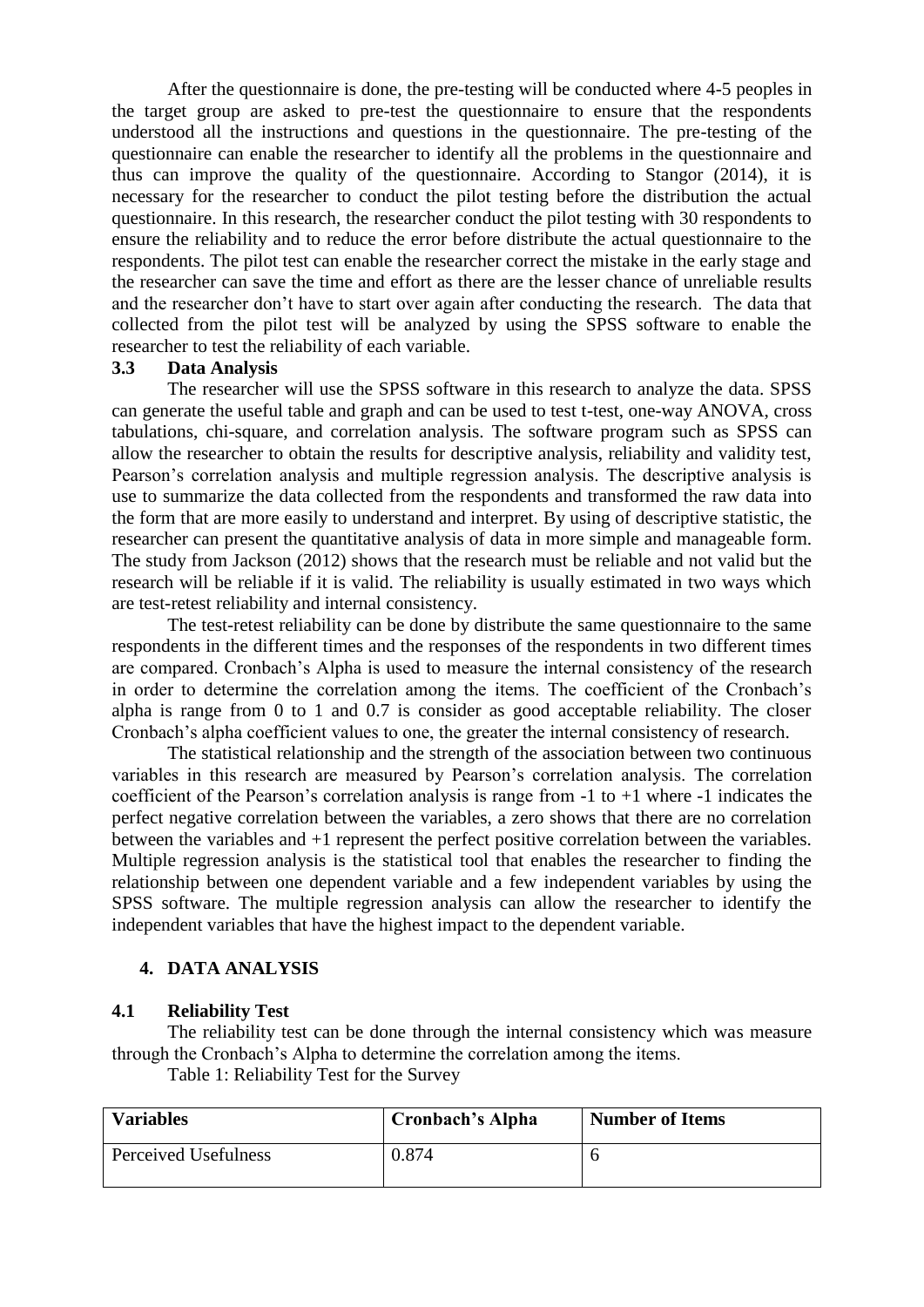| Privacy and Security                                                                         | 0.906 | 6 |
|----------------------------------------------------------------------------------------------|-------|---|
| Electronic Word of Mouth                                                                     | 0.906 |   |
| Design Aesthetics                                                                            | 0.855 | 5 |
| Perceived Ease of Use                                                                        | 0.851 | 5 |
| Consumer's<br>Attitudes<br>to<br>Continuously Use the Mobile<br><b>Shopping Applications</b> | 0.857 | 5 |

Based on the Table 1, privacy and security and electronic words of mouth have the highest score of the reliability where the Cronbach's Alpha value of the both variables are 0.906, follow by perceived usefulness (value of Cronbach's Alpha is 0.874), consumer's attitudes to continuously use the mobile shopping applications (value of Cronbach's Alpha is 0.857), design aesthetics with the value of Cronbach's Alpha which is 0.855 and lastly is the perceived ease of use which have value of Cronbach's Alpha is 0.851. All the variables have the value of Cronbach's Alpha which more than 0.8 and it is exceed the acceptable value of 0.7, so all the variables are reliable.

#### **4.2 Descriptive Analysis**

In this research, there are 403 respondents that took part in the questionnaire survey but only 384 respondents who had experienced in using the mobile shopping application to purchase the products.

| <b>Characteristic</b>          | Number $(N=384)$ | Percentage |
|--------------------------------|------------------|------------|
| <b>Gender</b>                  |                  |            |
| Female                         | 195              | 50.8%      |
| Male                           | 189              | 49.2%      |
|                                |                  |            |
| Age                            |                  |            |
| 18-23 years old                | 96               | 25.0       |
| 24-29 years old                | 114              | 29.7       |
| 30-35 years old                | 69               | 18.0       |
| 36-41 years old                | 66               | 17.2       |
| 42 years old and above         | 39               | 10.2       |
|                                |                  |            |
| <b>Education Qualification</b> |                  |            |
| <b>Bachelor Degree</b>         | 95               | 24.7       |
| Diploma                        | 90               | 23.4       |
| Master                         | 25               | 6.5        |
| Others                         | 8                | 2.1        |
| <b>SPM</b>                     | 72               | 18.8       |
| <b>STPM</b>                    | 94               | 24.5       |
|                                |                  |            |
| Races                          |                  |            |
| Chinese                        | 142              | 37.0       |

Table 2: Demographic of the Respondents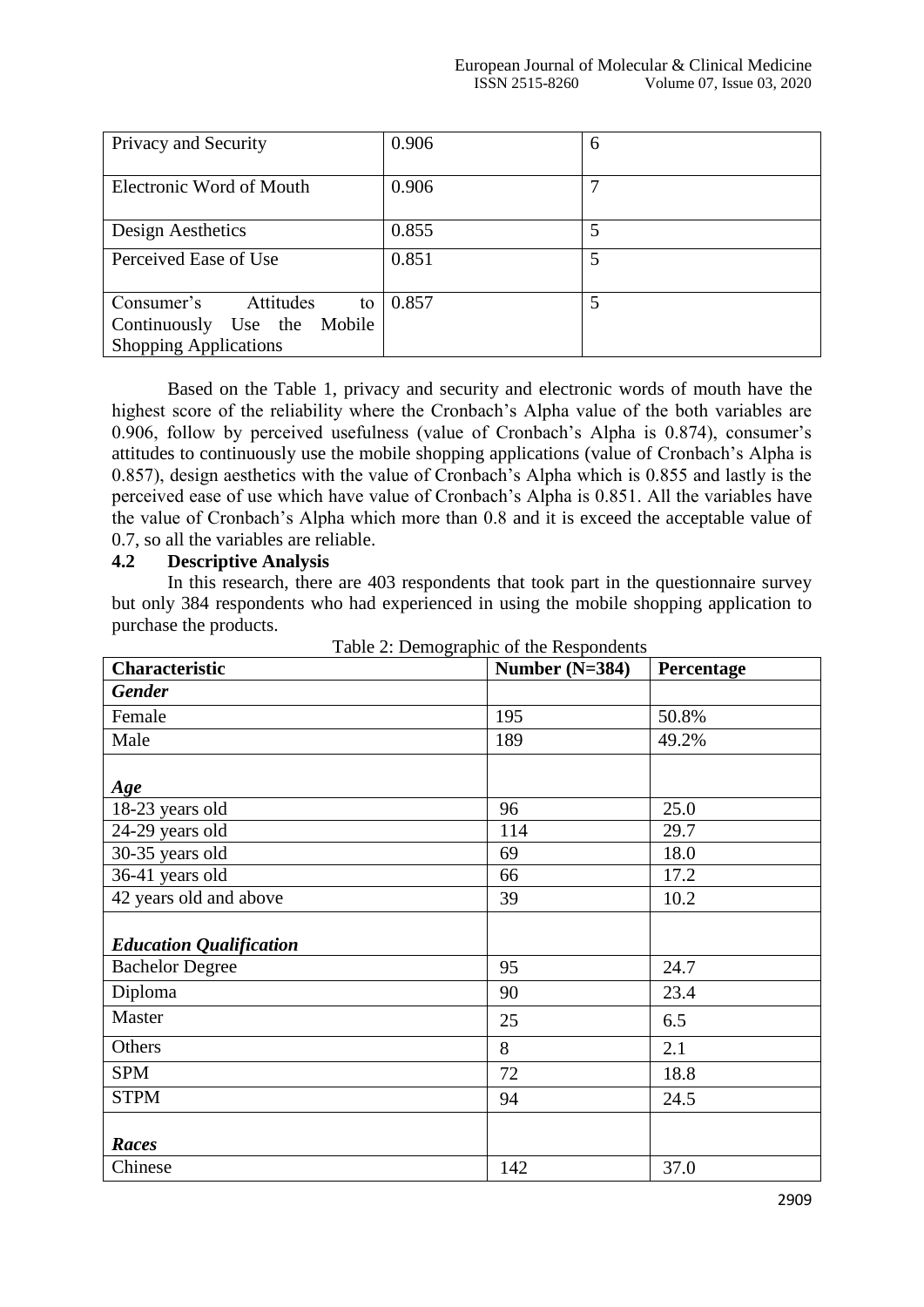| Indian                          | 82  | 21.4 |
|---------------------------------|-----|------|
| Malay                           | 150 | 39.1 |
| Others                          | 10  | 2.6  |
| <b>Employment Status</b>        |     |      |
| Employed                        | 181 | 47.1 |
| <b>Students</b>                 | 159 | 41.4 |
| Unemployed                      | 44  | 11.5 |
| <b>Current Household Income</b> |     |      |
| Less than or equal to RM1500    | 157 | 40.9 |
| RM1501-RM2500                   | 46  | 12.0 |
| RM2501-RM3500                   | 104 | 27.1 |
| RM3501 and above                | 77  | 20.1 |

## **4.3 Descriptive Statistic**

| Table 3: Descriptive Statistics                                |     |             |                                     |  |
|----------------------------------------------------------------|-----|-------------|-------------------------------------|--|
| <b>Variables</b>                                               | N   | <b>Mean</b> | <b>Standard</b><br><b>Deviation</b> |  |
| Perceived Usefulness                                           | 384 | 4.0078      | 1.01773                             |  |
| Privacy and Security                                           | 384 | 3.9214      | 1.11266                             |  |
| <b>Electronic Word of Mouth</b>                                | 384 | 3.9803      | 1.06204                             |  |
| Design Aesthetics                                              | 384 | 3.8849      | 1.05136                             |  |
| Perceived Ease of Use                                          | 384 | 4.0292      | 1.00629                             |  |
| Consumer's<br>Attitudes<br>to                                  | 384 | 4.0802      | .99388                              |  |
| Mobile<br>Continuously Use the<br><b>Shopping Applications</b> |     |             |                                     |  |

Table 3 indicates the descriptive analysis for the independent variable and dependent variables. The minimum, maximum value, mean and standard deviation of the perceived usefulness are 1.00, 5.00, 4.0078 and 1.01773 respectively. The minimum and maximum value of the privacy and security is 1.00 and 5.00 respectively and the mean and standard deviation is 3.9214 and 1.11266 respectively. The electronic words of mouth has a minimum and maximum value which is 1.00 and 5.00 respectively and with the mean which are 3.9803 and standard deviation is 1.06204. For the design aesthetics, the minimum and maximum value, mean and standard deviation is 1.20, 5.00, 3.8849 and 1.05136 respectively. The minimum and maximum value for the perceived ease of use is 1.20 and 5.00 respectively while the mean and standard deviation is 4.0292 and 1.00629. Lastly, for the consumer's attitudes to continuously use the mobile shopping applications the minimum and maximum value is 1.20 and 5.00 respectively and the mean and standard deviation is 4.0802 and 0.99388 respectively.

# **4.4 Pearson Correlation Analysis**

Table 4: Pearson Correlation Analysis

| <b>Variables</b>     | <b>Pearson</b><br><b>Correlation</b> | $Sig(2-tailed)$ |
|----------------------|--------------------------------------|-----------------|
| Perceived Usefulness | 0.787                                | .000            |
| Privacy and Security | 0.605                                | .000            |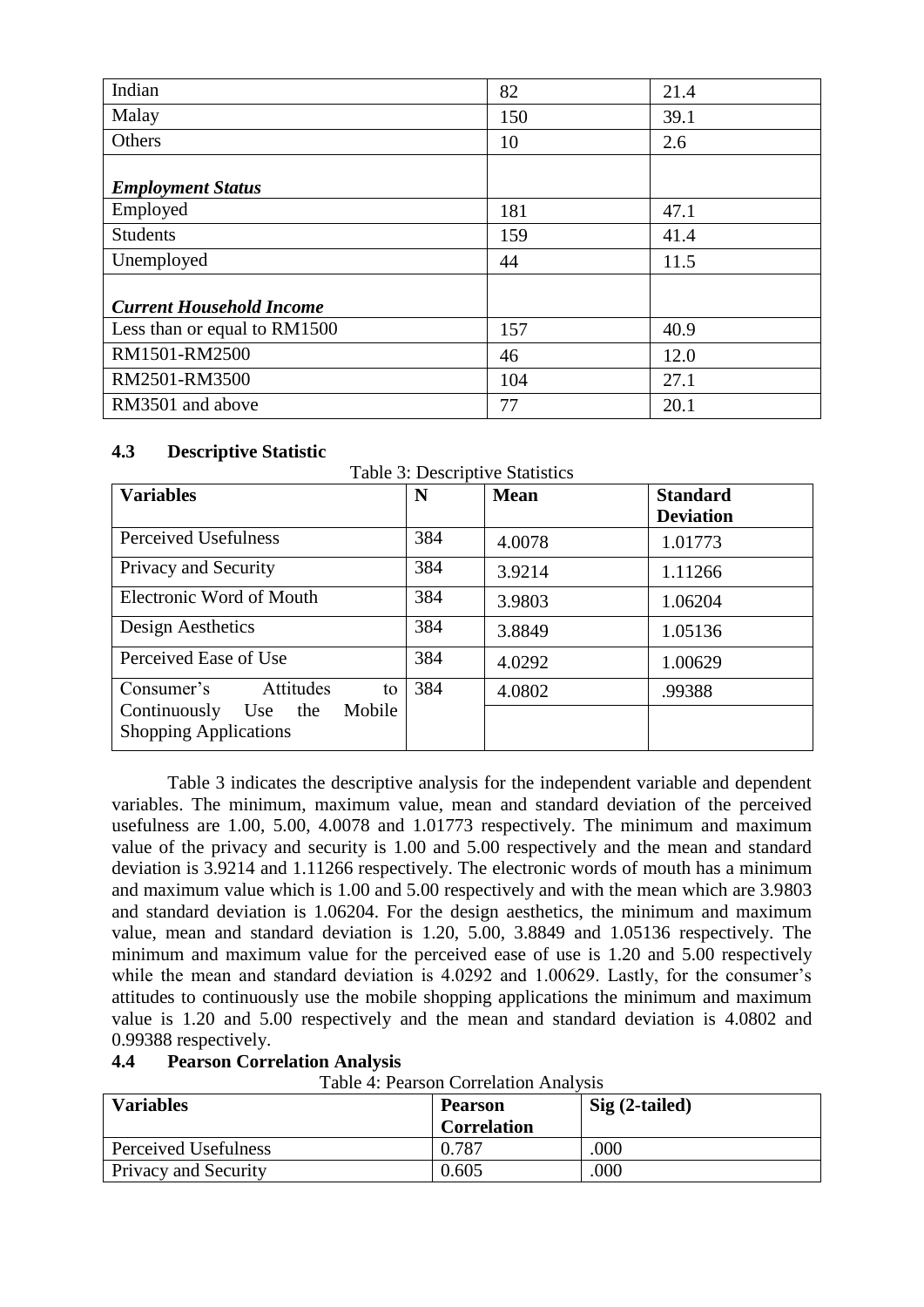| Electronic Word of Mouth | 0.783 | .000 |
|--------------------------|-------|------|
| Design Aesthetics        | 0.728 | .000 |
| Perceived Ease of Use    | 0.859 | .000 |

The correlation analysis for the variables is significant at two tailed with 0.01level. From the result that are collected from the respondents, it showed that there are positive relationship between the independent variables (perceived usefulness, privacy and security, electronic word of mouth, design aesthetics, perceived ease of use) and dependent variable (consumer's attitudes to continuously use the mobile shopping applications).

According to Table 4, perceived ease of use has the strongest positive relationship with the consumer's attitudes to continuously use the mobile shopping applications where the value of correlation coefficient is 0.859, follow by perceived usefulness (value of correlation coefficient is 0.787), electronic word of mouth (value of correlation coefficient is 0.783), design aesthetics (value of correlation coefficient is 0.728) and lastly is privacy and security where the value of correlation coefficient is 0.605).

Table 5: Coefficients of the Multiple Regression

| Analysis                 |                   |         |            |
|--------------------------|-------------------|---------|------------|
| <b>Variables</b>         | <b>Beta Value</b> | t-value | <b>Sig</b> |
| Perceived Usefulness     | .185              | 4.266   | .000       |
| Privacy and Security     | .080              | 2.563   | .011       |
| Electronic Word of Mouth | .184              | 4.320   | .000       |
| Design Aesthetics        | .038              | .949    | .343       |
| Perceived Ease of Use    | .491              | 10.053  | .000       |

## **4.5 Multiple Regression Analysis**

Analysis

According to the Table 5, the value of standard coefficients of the perceived usefulness is 0.185, privacy and security 0.080, the electronic word of mouth 0.184, design

aesthetics 0.038 and lastly, the standardized coefficients for the perceived ease of use is 0.491. Based on the result, perceived usefulness, privacy and security, electronic words of mouth and perceived ease of use have the significant value of 0.000, 0.011, 0.000, 0.000 respectively. The p-value of the perceived usefulness, privacy and security, electronic word of mouth and perceived ease of use is smaller than 0.05 thus the alternative of each independent variables is accepted. The p-value of the design aesthetics is greater than 0.05  $(P=0.343)$ . Thus the alternative hypothesis  $(H4<sub>1</sub>)$  of the design aesthetics is rejected and null hypothesis  $(H4_0)$  is accepted. In this research, only the design aesthetics will not affect the consumer's attitudes to continuously use the mobile shopping applications.

The contribution of each of the independent variable to the dependent variable can be identified by the unstandardized coefficients. Table 4.12 shows that the perceived usefulness, privacy and security, electronic word of mouth and perceived ease of use have the positive relationship with the dependent variables and the design aesthetics has the insignificant value.

# **5. RESULTS AND DISCUSSION**

# **5.1 Discussion on Major Findings**

Table 6: Summary of Results for Hypothesis Testing

|                                  |                                           | . . | - -                  |         |
|----------------------------------|-------------------------------------------|-----|----------------------|---------|
| $ -$<br>$-1$ $ -$<br>bles<br>۰a. | <b>TT</b><br>thesis<br>$- - - - -$<br>. . |     | O.<br>$\mathbf{S19}$ | 'esults |
|                                  |                                           |     |                      |         |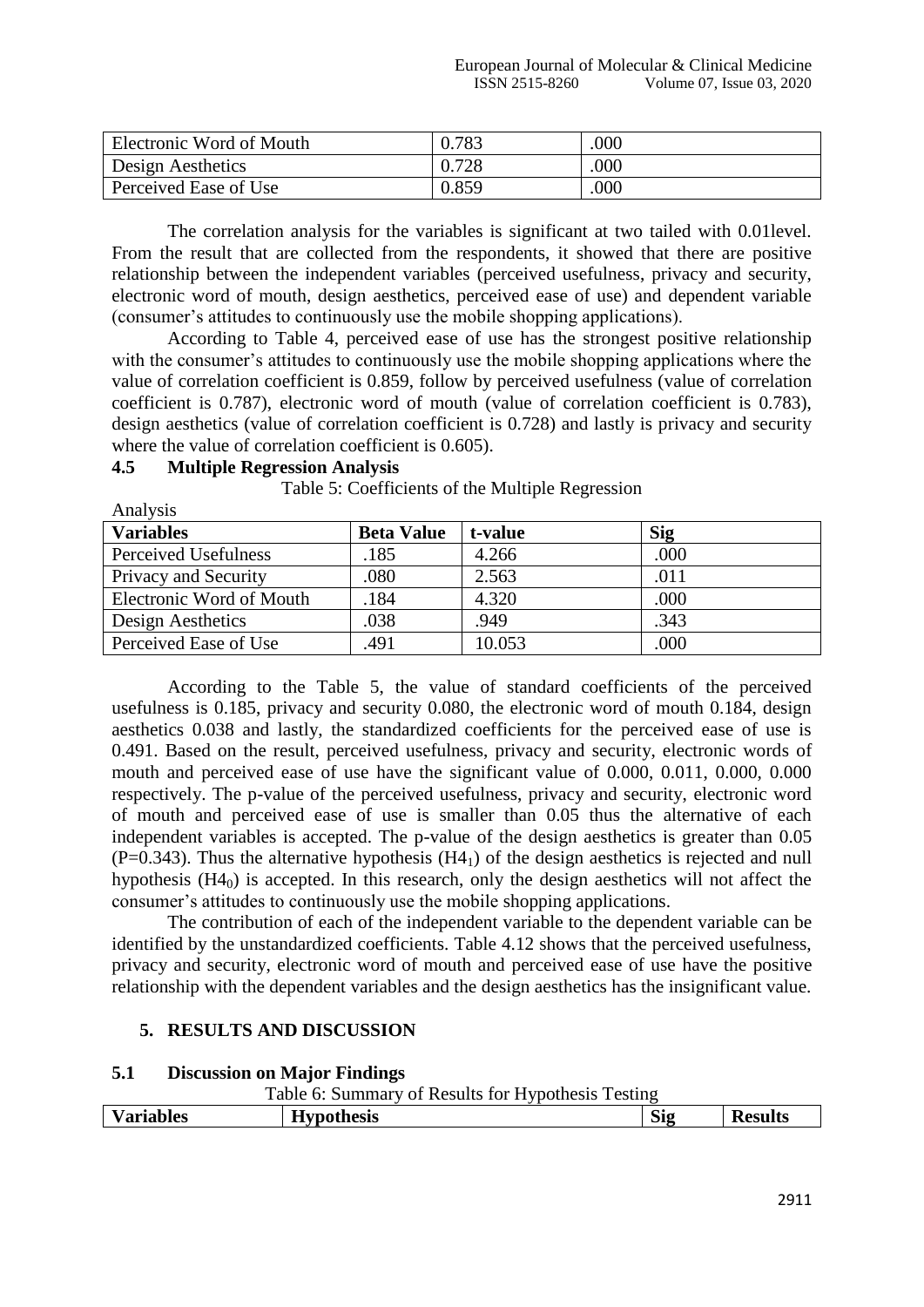| Perceived         | $H10$ : The perceived  |       | Rejected |
|-------------------|------------------------|-------|----------|
| <b>Usefulness</b> | usefulness will not    |       |          |
|                   | affect the consumer's  | 0.000 |          |
|                   | attitudes to           |       |          |
|                   | continuously use the   |       |          |
|                   | mobile shopping        |       |          |
|                   | applications.          |       |          |
|                   | $H11$ : The perceived  |       | Accepted |
|                   | usefulness will affect |       |          |
|                   | the consumer's         |       |          |
|                   | attitudes to           |       |          |
|                   | continuously use the   |       |          |
|                   | mobile shopping        |       |          |
|                   | applications.          |       |          |
| Privacy           | $H20$ : The privacy    |       | Rejected |
| and               | and security will not  |       |          |
| Security          | affect the consumer's  | 0.011 |          |
|                   | attitudes to           |       |          |
|                   | continuously use the   |       |          |
|                   | mobile shopping        |       |          |
|                   | applications.          |       |          |
|                   | $H21$ : The privacy    |       | Accepted |
|                   | and security will      |       |          |
|                   | affect the consumer's  |       |          |
|                   | attitudes to           |       |          |
|                   | continuously use the   |       |          |
|                   | mobile shopping        |       |          |
|                   | applications.          |       |          |
| Electronic        | $H30$ : The electronic |       | Rejected |
| Word of           | word of mouth will     |       |          |
| Mouth             | not affect the         |       |          |
|                   | consumer's attitudes   | 0.000 |          |
|                   | to continuously use    |       |          |
|                   | the mobile shopping    |       |          |
|                   | applications.          |       |          |
|                   | $H31$ : The electronic |       | Accepted |
|                   | word of mouth will     |       |          |
|                   | affect the consumer's  |       |          |
|                   | attitudes to           |       |          |
|                   | continuously use the   |       |          |
|                   | mobile shopping        |       |          |
|                   | applications.          |       |          |
| Design            | $H40$ : The design     |       | Accepted |
| Aesthetics        | aesthetics will not    |       |          |
|                   | affect the consumer's  | 0.343 |          |
|                   | attitudes to           |       |          |
|                   | continuously use the   |       |          |
|                   | mobile shopping        |       |          |
|                   | applications.          |       |          |
|                   | $H41:$ The design      |       | Rejected |
|                   | aesthetics will affect |       |          |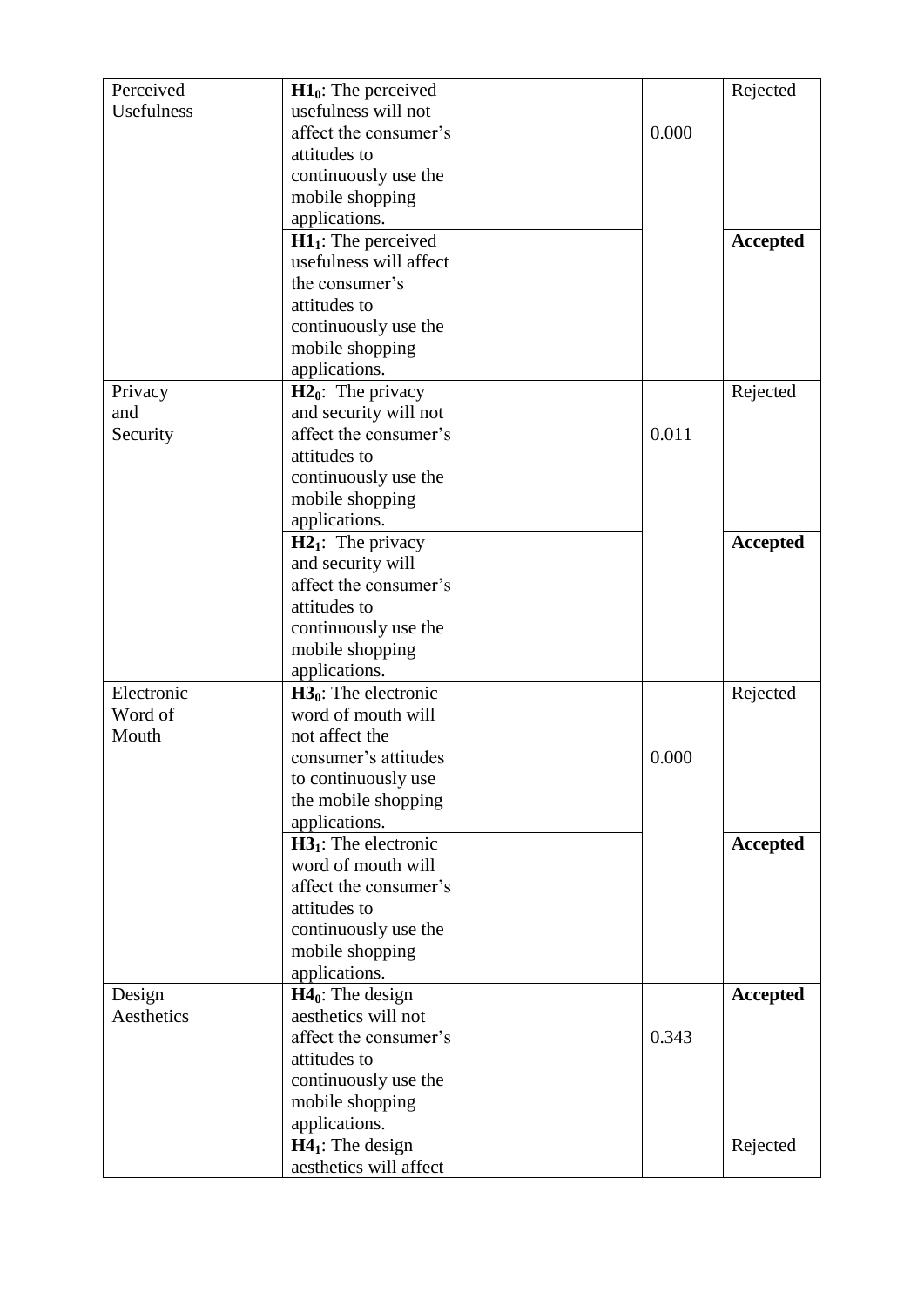|                             | the consumer's<br>attitudes to<br>continuously use the<br>mobile shopping                                                                             |       |          |
|-----------------------------|-------------------------------------------------------------------------------------------------------------------------------------------------------|-------|----------|
|                             | applications.                                                                                                                                         |       |          |
| Perceived<br>Ease of<br>Use | $H50$ : The perceived<br>ease of use will not<br>affect the consumer's<br>attitudes to<br>continuously<br>use<br>the mobile shopping<br>applications. | 0.000 | Rejected |
|                             | $H51$ : The perceived<br>ease of use will affect<br>the consumer's<br>attitudes to<br>continuously<br>use<br>the mobile shopping<br>applications.     |       | Accepted |

## **5.1.1 Perceived Usefulness and Consumer's Attitudes to Continuously Use the Mobile Shopping Applications**

Based on the result, perceived usefulness has the positive relationship with the consumer's attitudes to continuously use the mobile shopping application because the value of correlation coefficient for the perceived usefulness is  $0.787$  and  $p<0.01$  ( $p=0.000$ ). According to the result of the multiple regression analysis, perceived usefulness have the Beta value of 0.185 which it is the second important factor influencing consumer's attitudes to continuously use the mobile shopping application and it is significant at the significant level of 0.05.

The result is consistent with the study of Zhang, Zhu and Liu (2012), Nassuora (2013) and Detlor, Hupfer, Ruhi & Zhao (2013) which revealed that perceived usefulness is the significant factor that affectted the consumer's attitudes to adopt the new technology such as mobile commerce. In addition, according to Holmes, Byrne and Rowley (2014), the simplicity, convenience and accessibility of the mobile shopping can encourage more consumers to use the mobile shopping applications as they consider that using the mobile shopping apps can be useful to them. The consumers will continuous use the same mobile shopping application to purchase the products if the apps are able to enhance their purchasing performance by allowing them to search the desired products and allow them to make the payment by using the different payment system. The result from the previous study indicates that perceived usefulness will affect the consumer's attitudes to continuously use the mobile shopping applications, Hence, the hypothesis  $(H1<sub>1</sub>)$  is accepted and  $H1<sub>0</sub>$  is rejected. The proposed research question is answered and the research objective is achieved.

## **5.1.2 Privacy and Security and Consumer's Attitudes to Continuously Use the Mobile Shopping Application**

The findings shows that privacy and security affects the consumer's attitudes to continuously use the mobile shopping applications where Beta value for the privacy and security is 0.080 and  $p=0.011$  where the p-value is less than 0.05. The findings are similar with the previous study from Gao & Bai (2014), Hong & Thong (2013) and Tode (2013) which show that the privacy and security of the mobile shopping applications was the main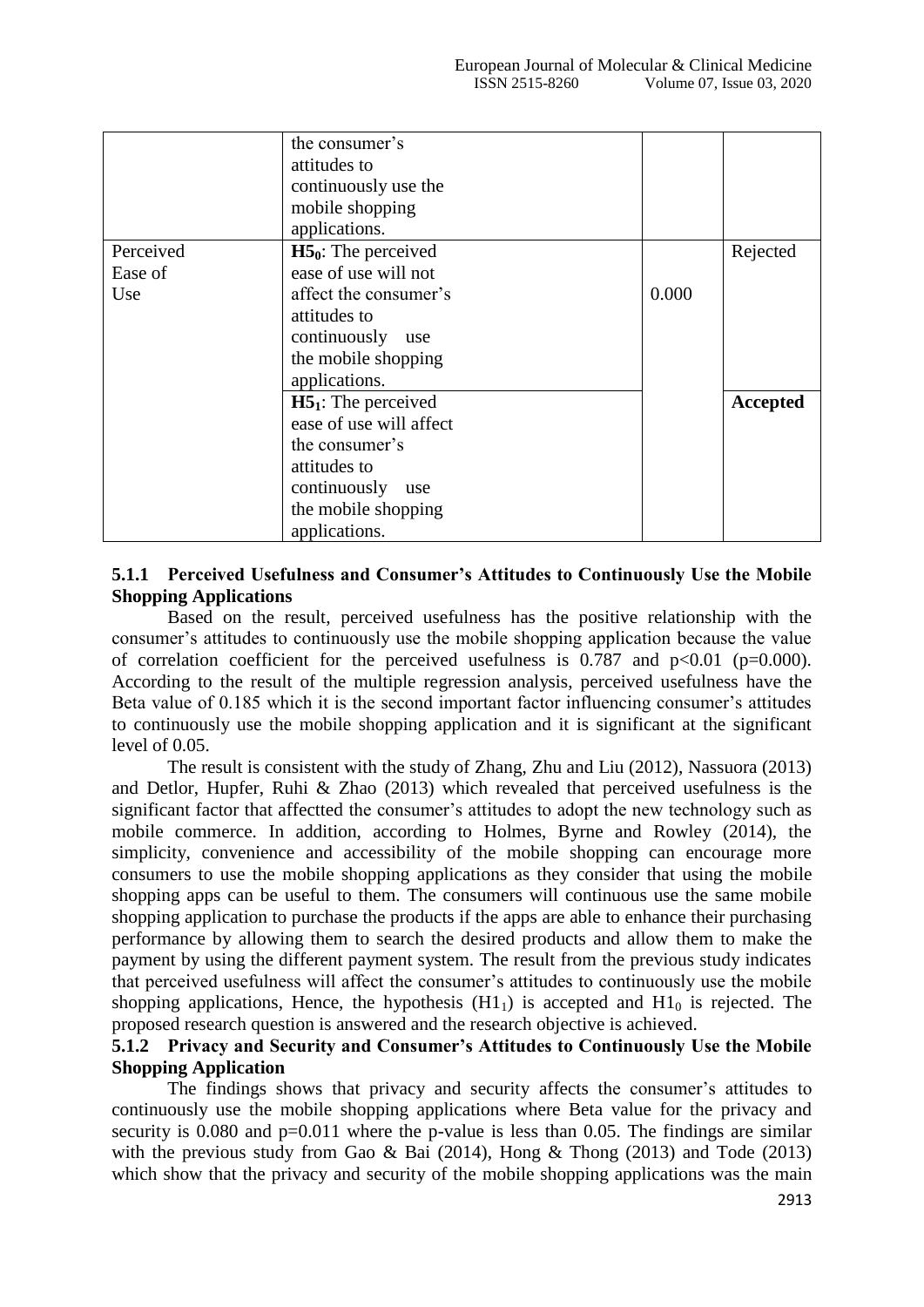inhibitor to encourage more people to use the mobile shopping apps to purchase the products. According to Kim, Chung and Lee (2011) and Egelman, Cranor, & Acquisti (2011), the consumers were more concern about the privacy and security of the mobile shopping applications as they worry about their personal information and the payment security will be disclose to the third part since have the high probability involve in the problem such as fraud, financial loss, data collection and error. The consumers were more sensitive to the privacy and security of the apps before they decided to use the mobile shopping applications to purchase the products as they fear that their personal data will be access and misuse by the unauthorized person. Thus,  $H2<sub>1</sub>$  is accepted and rejected  $H2<sub>0</sub>$  which show that the privacy and security will affect the consumer's attitudes to continuously use the mobile shopping applications.

## **5.1.3 Electronic Words of Mouth and Consumer's Attitudes to Continuously Use the Mobile Shopping Application**

Based on the result obtained from the research, there is positive relationship between the electronic words of mouth and consumer's attitudes to continuously use the mobile shopping applications. Based on the result from the Person correlation analysis, the value of correlation coefficient of electronic words of mouth is 0.783 with the significant value of 0.000 which is smaller than 0.01. According to the result from the multiple regression analysis, the electronic words of mouth has the Beta value of 0.184 and p-value is 0.000. The results are consistent with the study from Almana and Mirza (2013), Lin, Wu and Chen (2013) where the study indicates that the electronic words of mouth will influence the consumer's behavior to use the mobile commerce to purchase the merchandise. The electronic words of mouth becomes the source of information which can allow the users to post their experiences, view and comments after using the products and services.

The previous study from Mander (2014) shows that the online users are likely to rely on the online review and if the recommendation and rating are high about the products, the consumers are willing to purchase the products and the existing consumers will continue using the mobile shopping apps to purchase the products. The electronic words of mouth has the higher credibility, relevance and empathy if compared to the marketer-created sources of information that provides by the sellers. Hence,  $H3<sub>1</sub>$  is accepted and  $H3<sub>0</sub>$  is rejected. This implied that the electronic word of mouth is very important in influencing the consumer's attitudes to continuously use the mobile shopping applications.

## **5.1.4 Design Aesthetics and Consumer's Attitudes to Continuously Use the Mobile Shopping Application**

The design aesthetics does not affect the consumer's attitudes to continuously use the mobile shopping application since the result of multiple regression analysis show that the pvalue of design aesthetics is 0.343 which is greater than 0.05. The result is not similar with the previous research from Kim and Lennon (2013) and Douban (2014) which shows that the design aesthetics of the mobile shopping application attracted the customers to use the mobile apps to purchase the products. The consumers will exit from the website due to ineffective design aesthetics and lack of relevant information of the products.

The results implied that the design aesthetics does not affected the consumer's attitudes to continuously use the mobile shopping applications due to the consumers are more concern about the usability of the mobile shopping application rather than the design of the apps. Majority of the respondents are the employed people so that they prefer to use the mobile shopping applications that are useful and can bring the convenience to their lifestyle. It is the basic for the mobile shopping application to have the attractive design but it does not influence the consumer's attitudes to continuously use the mobile shopping application. Some of the apps have the attractive design but the customers need to pay a lot of time and effort to engage with the complicated design of the apps. The customers are prefer the mobile shopping applications that are useful and easy to use where the customers can easily find the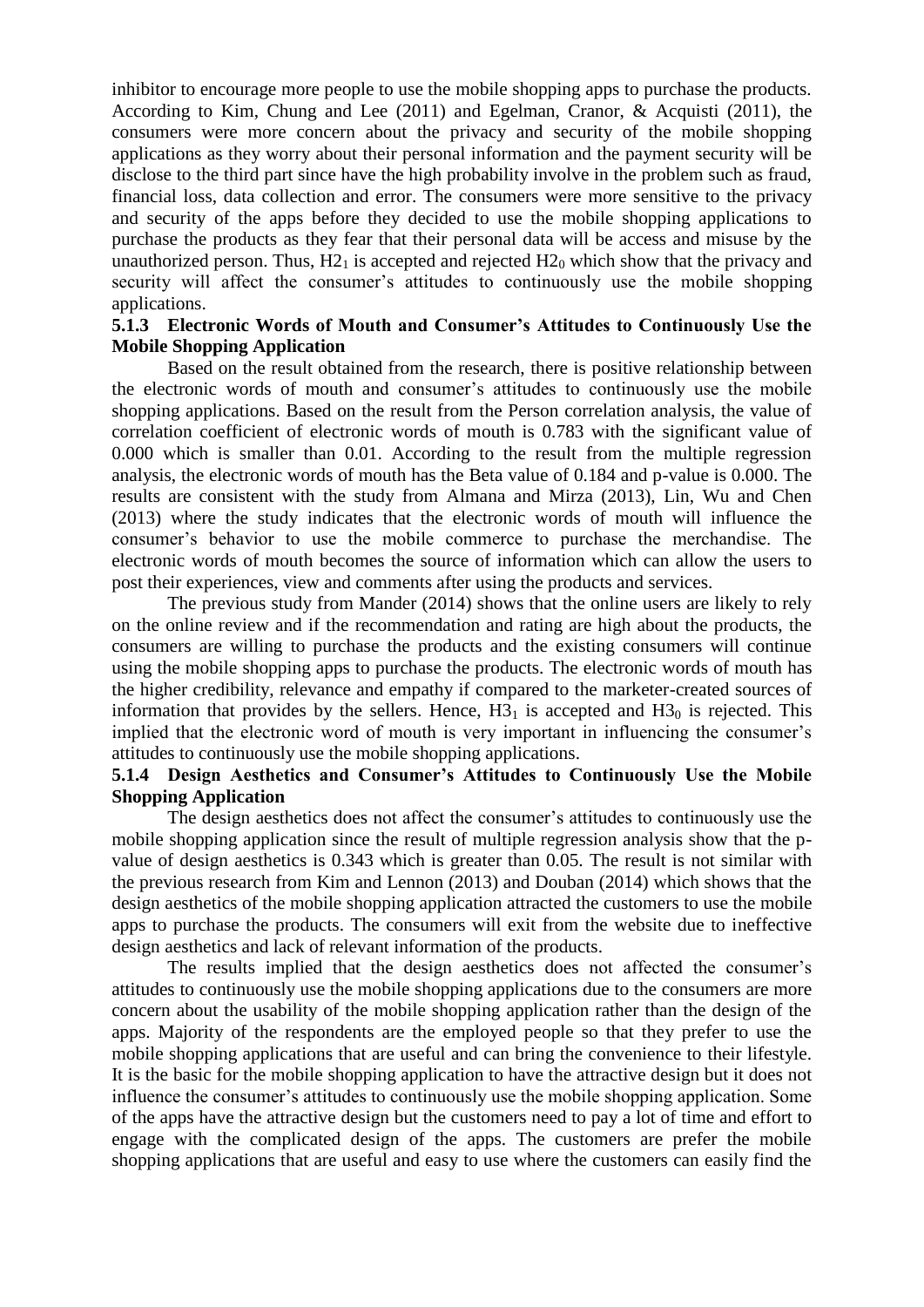desired products and the payment can be made through the apps without worry about the privacy problem. Thus,  $H4<sub>0</sub>$  is accepted and  $H4<sub>1</sub>$  is rejected.

#### **5.1.5 Perceived Ease of Use and Consumer's Attitudes to Continuously Use the Mobile Shopping Application**

According to the result of the multiple regression analysis, perceived ease of use is the strongest factor that influencing the consumer's attitudes to continuously use the mobile shopping applications. This is because perceived ease of use has the highest Beta value which is 0.491 and the p-value is smaller than 0.05 ( $p=0.00$ ). The result is consistent with the previous study from Gao & Bai (2014), Li (2013) and Jiang, Zhilin and Jun (2013) which state that buying behavior of the customers influenced by the perceived ease of use of the system. The consumers will adopt the online shopping if the apps is easy to use and can bring convenience to their lifestyle . In addition, according to Rahman, Khan and Islam (2013), the business needs to take into consideration of the simple checkout process, use the languages that can be easily understand by the customers in order to make the online shopping perceived ease of use.

The study from Honarbakhsh, Hooi, Kavianpour and Shadkam (2013) also show that the consumers will continue use the mobile commerce if they find that using the mobile shopping application to purchase the products can be easily done without the additional effort. The mobile shopping applications should be perceived ease of use so that it can be use by the customers from the different gender and age group. Hence, the alternative hypothesis  $(H5<sub>1</sub>)$  is accepted and rejected the null hypothesis  $(H5<sub>0</sub>)$ . The research question is answer and the research objective is achieved.

#### **5.2 Implications of the Study**

## **5.2.1 Theoretical Implications**

This study enhances the researcher's understanding on how the perceived usefulness, privacy and security, electronic words of mouth and perceived ease of use in influencing the consumer's attitudes to continuously use the mobile shopping applications. This study extend the application of expectation-confirmation model (ECM) and technology acceptance model (TAM) which are used in this research to understand the continuous usage of the consumers. In Melaka area, there are lacking the similar study that are related to the mobile shopping applications. Thus, ECM and TAM are use in this research which can provides the theoretical understanding on the various factors that influencing consumer's attitudes to continuously use the mobile shopping applications.

## **5.2.2 Practical Implications**

From the results also, the managers should focus on those factors in order to encourage more people for using the mobile shopping application to purchase the products. For the perceived usefulness, the consumers are more willing to use the mobile shopping applications if they perceived that the mobile shopping applications are useful for them and can improve their lifestyle. Thus, the managers should design the mobile shopping applications to be more useful to their consumers such as enable the consumers to make the price comparison, provide infinite choices of products to be choose by the consumers, allow the consumers to navigate the nearest stores based on their location which can allow the consumers to shop anytime and everywhere. Besides that, the consumers are sensitive and alert about the privacy and security of the apps if they purchase the products from the mobile shopping application. The managers needs ensure the security of the mobile shopping applications to prevent the security threat thus the personal information of the consumers will not be disclosed to the unauthorized people. For the electronic words of mouth, the online users are more focus on the review that provides by the previous users rather than the advertising from the company. The managers should provide the online feedback form to the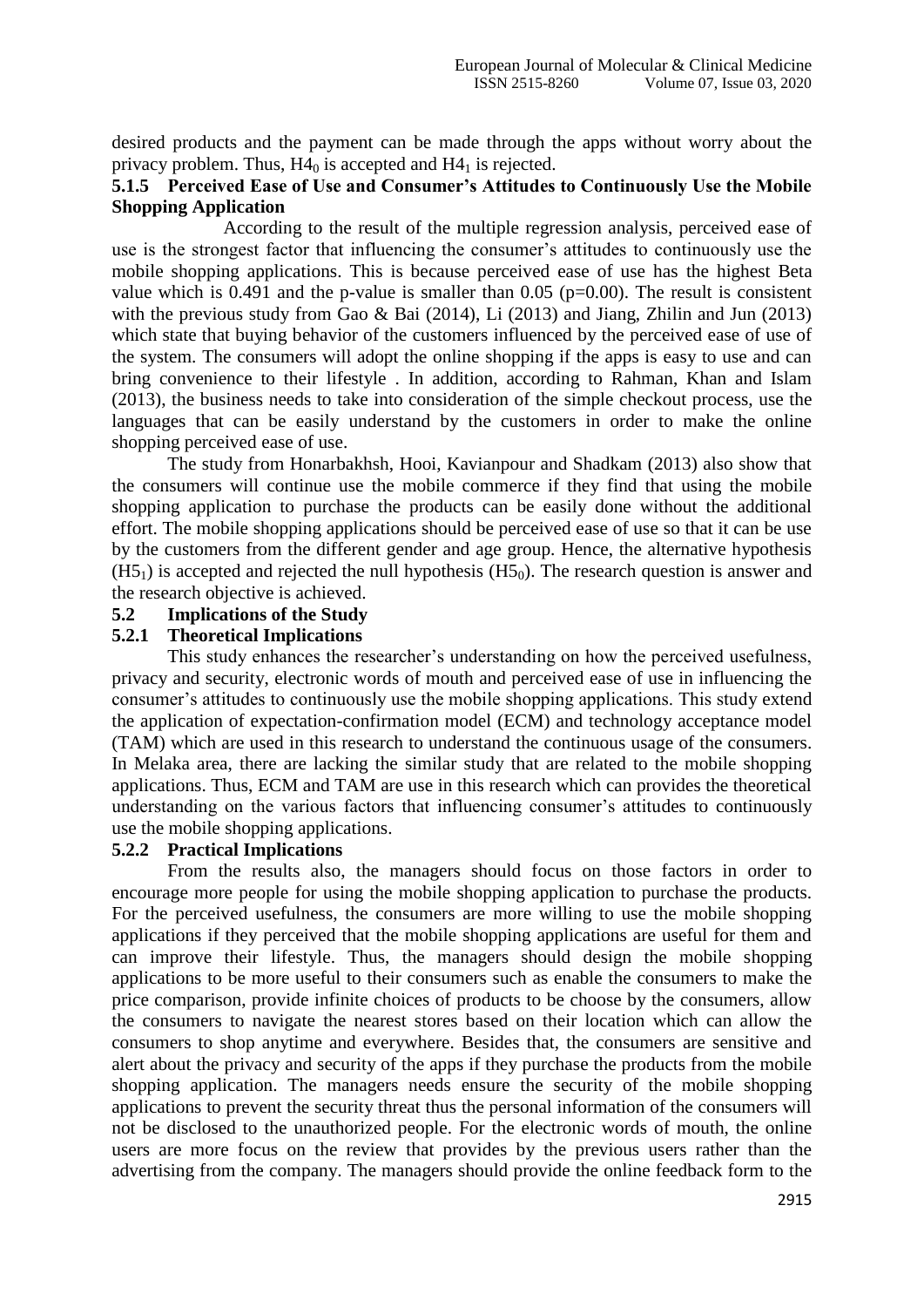customers after they purchase the products so that they can provide the recommendation and review based on the products. This can help the managers to boost the sales as more and more people will share the products on the social media and they are willing to purchase that particular product from the mobile shopping applications. Lastly, the perceived ease of use is the most important factors that will affect the consumer's attitudes to continuously use the mobile shopping applications. Hence, the marketers need to pay more attention by designing the mobile shopping application easy to use by the people from different age group. The mobile shopping applications should allow the consumers to easily find their desired products and the simple checkout process. The consumers are likely to continuously use the mobile shopping applications if they perceived that the mobile shopping application is easy to use.

#### **6. CONCLUSION**

The research is conducted to identify the factors influencing consumer's attitudes to continuously use the mobile shopping applications. The results from the research have achieved the research objectives. Through the results that have been analyzed, it indicated that all the independent variables have the positive relationship with dependent variable. Among the independent variables, perceived ease of use is the strongest factors that affecting the consumer's attitudes to continuously use the mobile shopping applications. All the independent variables will affect the consumer's attitudes to continuously use the mobile shopping applications except design aesthetics which will not affect the consumer's attitudes to continuously use the mobile shopping applications. In addition, the managerial implications and recommendation for future research also include in this chapter. This can provide the reference for the managers to develop the best strategy to attract more potential customers to continuously use the mobile shopping applications and can enable the future researcher to make the improvement and to study the consumer's behavior from the different races, education level and age group.

## **7. RECOMMENDATIONS FOR FUTURE RESEARCH**

The mobile shopping applications are the mobile technology which can help to improve the lifestyle of the consumers. This study is focus on the factors influencing consumer's attitudes to continuously use the mobile shopping applications. The researcher provides several recommendation and suggestion which are useful in the future research.

First, due to the time and budget constraint, this study is conducted in Melaka where the population is unable to represent the entire Malaysia. For the future research, the future researcher can select the other state in Malaysia to collect the data. The state with the large population can choose to conduct the research where the population can represent customer's perception from the entire Malaysian population. The data collected from the large population can produce more precise and accurate results. Second, this research is using the quantitative approach to collect the data from the respondents. In the future research, the future researcher can use the qualitative approach where the researcher can select the most influencing people in the mobile shopping applications so that the future researcher is able to identify more consumer's behavior in using the mobile shopping applications and thus can encourage the people to continuously use the mobile shopping applications. Third, the result that obtains from this research show that most of the respondents are the people in the age between 24-29 years old. The researcher suggest that in the future research, the study can be focus on the behavior of the consumers from the different age groups, races, education and income level.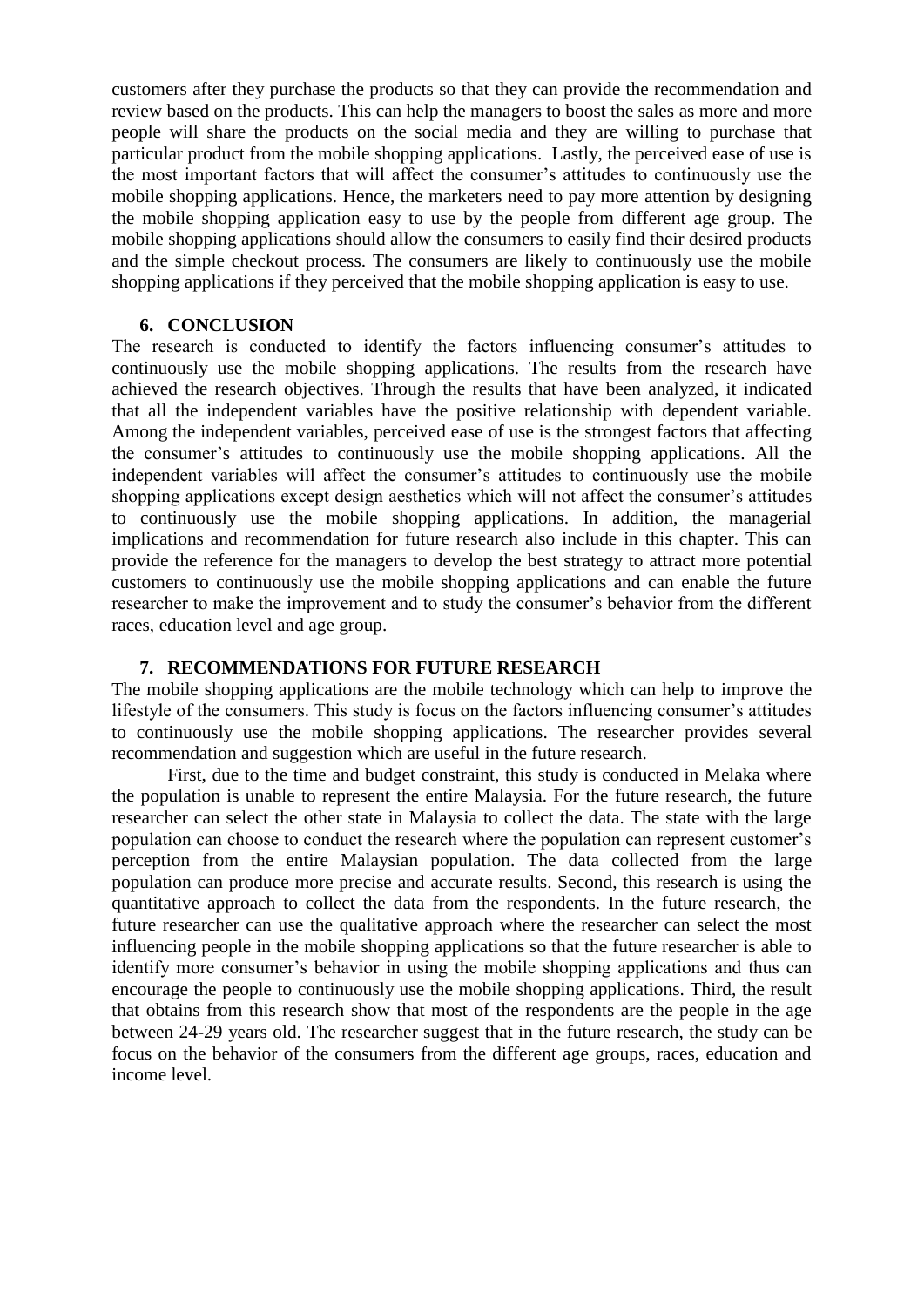# **8. ACKNOWLEDGEMENT**

The researchers would like to express the gratitude to the Universiti Teknikal Malaysia Melaka (UTeM) and the Faculty of Technology Management and Technopreneurship (FPTT) for giving researchers an opportunity in conducting this study.

## **9. REFERENCES**

- [1] Agwu, M. Edwin; Carter, A.L. and Murray, P.J. (2014), "Downsizing as a strategic tool for effective organizational management", International Journal of Research in Management, Science & Technology, Vol. 2, No. 1, pp.1-9.
- [2] AjeetSingh. (2012), "A Review: Secure Payment System for Electronic Transaction", International Journal of Advanced Research in Computer Science and Software Engineering, 236-243.
- [3] Al-Qeisi K, Dennis C, Jayawardhena C and Alamanos E (2014), "Website design quality and usage behaviour: an application of the UTAUT model", Journal of Business Research, 67(11): 2282-2290.
- [4] ALrawimi, A. A. (2015), "Influence of Online Security, Protection, Website Credibility and Previous After Sales Experience on the Intention to Purchase Online", European Journal of Business and Innovation Research, Vol. 3, No. 2, pp. 1-10.
- [5] Bhattacherjee, A. (2001), "Understanding Information Systems Continuance: An Expectation Confirmation Model", MIS Quarterly, Vol. 25 No. 3, pp. 351-370.
- [6] Cantallops, A. S., & Salvi, F. (2014), "New Consumer Behavior: A Review of Research on Ewom and Hotels", International Journal of Hospitality Management, 36, 41-51.
- [7] Cheng, H.-H., & Huang, S.-W. (2013), "Exploring Antecedents and Consequence of Online Group Buying Intention: An Extended Perspective on Theory of Planned Behavior", International Journal of Information Management, 33, 185-198.
- [8] Chiu, C. M., Wang, E. T., Fang, Y. H., & Huang, H. Y. (2014), "Understanding customers' repeat purchase intentions in B2C e-commerce: the roles of utilitarian value, hedonic value and perceived risk", Information Systems Journal, 24(1), 85-114.
- [9] David G. Taylor, Michael Levin (2014), "Predicting Mobile App Usage for Purchasing and Information-Sharing", International Journal of Retail & Distribution Management, Vol. 42 Issue: 8, pp.759-774.
- [10] Davis, F. (1989), "Perceived Usefulness, perceived ease of use, and user acceptance of information technology", MIS Quarterly, 13(3), 319-339.
- [11] Goh KY, Chu J, Wu J. (2015), "Mobile advertising: an empirical study of temporal and spatial differences in search behavior and advertising response", Journal of Interactive Marketing, 30:34-45.
- [12] Ha, S., and Stoel, L. (2012), "Online Apparel Retailing: Roles of E-Shopping Quality and Experiential E-Shopping Motives", Journal of Service Management, 23(2), 197-215.
- [13] Honarbakhsh, S., Hooi, L.W., Kavianpour, S., & Shadkam. M. (2013), "Antecedents of consumers' intention to shop online", Australian Journal of Basic and Applied Sciences, 7(13), 190-197.
- [14] Jiméneza, F. R., & Mendoza, N. A. (2013), "Too Popular to Ignore: The Influence of Online Reviews on Purchase Intentions of Search and Experience Products", Journal of Interactive Marketing, 27(3), 226–235.
- [15] Kala, D. V., Chee, W. M., & Muhammad, L. O. H. (2013), "Online Shopping and Customer Satisfaction in Malaysia", International Journal of Marketing Practices, 1(1), 43-51.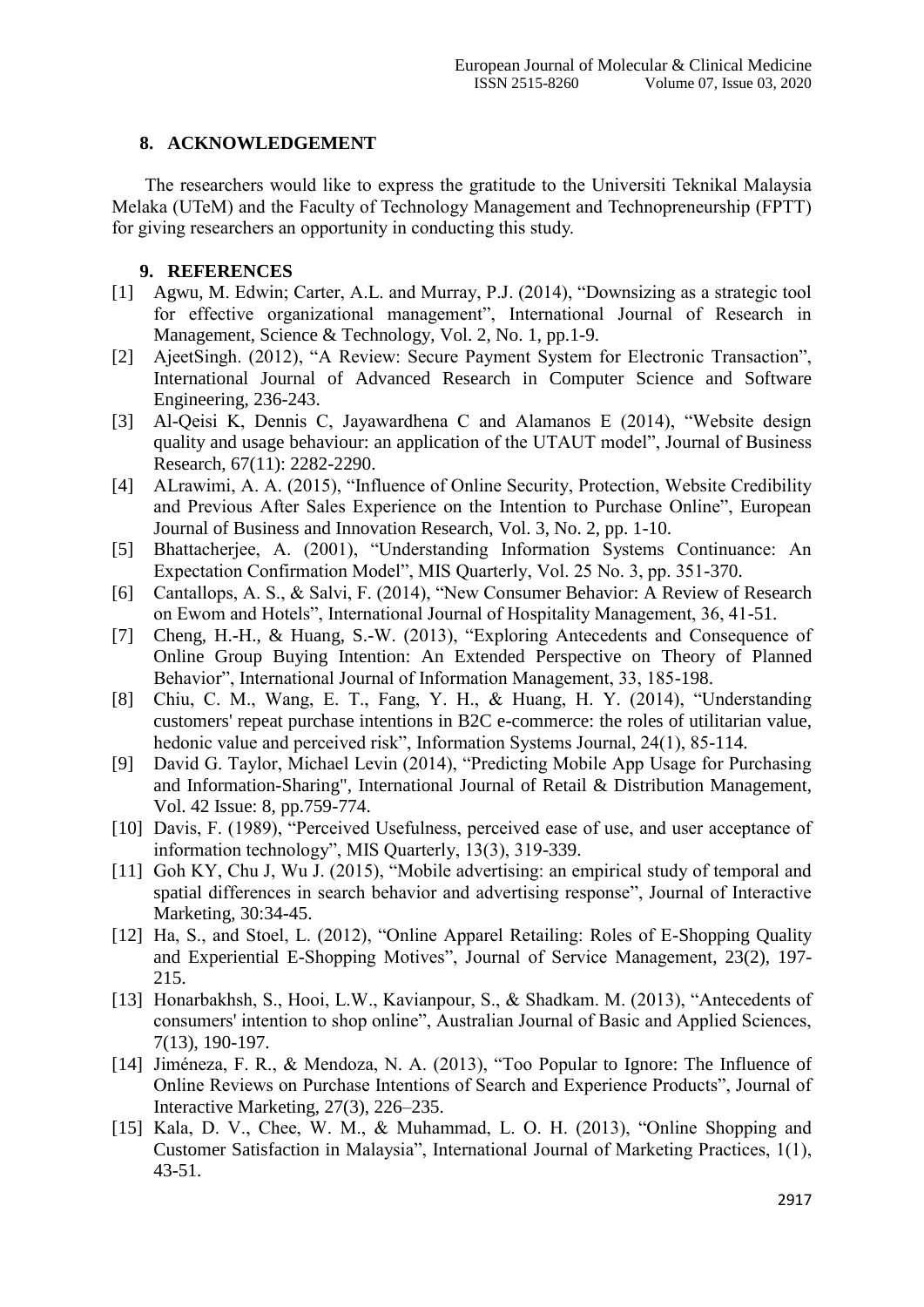- [16] Khan, S. A., Liang, Y., & Shahzad, S. (2015), "An Empirical Study of Perceived Factors Affecting Customer Satisfaction to Re-Purchase Intention in Online Stores in China", Journal of Service Science and Management, pp. 291-305.
- [17] Kim, M., Kim, J. H., & Lennon, S. J. (2011), "E-Service Attributes Available on Men's and Women's Apparel Web Sites", Managing Service Quality, 21(1), 25-45.
- [18] Kim, M.-J., Chung, N., & Lee, C.-K.  $(2011)$ , "The Effect of Perceived Trust on Electronic Commerce: Shopping Online For Tourism Products and Services In South Korea", Tourism Management,  $32(2)$ ,  $256-265$ .
- [19] Köksal, Y. & Penez, S. (2015), "An Investigation of the Important Factors Influence Web Trust in Online Shopping", Journal of Marketing and Management, 6(1), pp. 28-40.
- [20] Larissa Carine Becker, Cristiane Pizzutti (2017), "C2C value creation: social anxiety and retail environment", Journal of Research in Interactive Marketing, Vol. 11 Issue: 4, pp.398-415.
- [21] Li, Y. (2012), "Theories in online information privacy research: A critical review and an integrated framework", Decision Support Systems, 54(1), 471-481.
- $[22]$  Lin, C., Wu, Y.-S., & Chen, J.-C. V.  $(2013)$ , "Electronic Word-of-mouth: The Moderating Roles of Product Involvement and Brand Image", Proceedings of 2013 International Conference on Technology Innovation and Industrial Management, pp. 39-47.
- [23] Ling (Alice) Jiang, Zhilin Yang & Minjoon Jun (2013), "Measuring consumer perceptions of online shopping convenience", Journal of Service Management, Vol. 24 Issue: 2, pp.191-214.
- [24] Lingling Gao, Xuesong Bai, (2014), "An Empirical Study on Continuance Intention of Mobile Social Networking Services: Integrating the IS Success Model, Network Externalities and Flow Theory", Asia Pacific Journal of Marketing and Logistics, Vol. 26 Issue: 2, pp.168-189.
- [25] Luo, Jifeng, Ba, Sulin and Zhang, Han (2012), "The Effectiveness of Online Shopping Characteristics and Well-Designed Websites on Satisfaction", MIS Quarterly, Vol. 36 No. 4, pp. 1131-1144.
- [26] Magrath, V. and McCormick, H. (2013), "Marketing Design Elements of Mobile Fashion Retail Apps", Journal of Fashion Marketing and Management: An International Journal, 17(1), 115-134.
- [27] Mamonov, S., & Benbunan-Fich, R. (2015), "An Empirical Investigation of Privacy Breach Perceptions among Smartphone Application Users", Computers in Human Behavior, 49(August), 427–436.
- [28] Medina, M. and Portilla, I. (2015), "Media Market Research on Immigrant Audiences: Lessons Learned From a Critical Analysis of the Spanish Media Survey", International Journal of Communication, 9, 22.
- [29] Oliver, Richard L. (1977), "Effect of expectation and disconfirmation on post-exposure product evaluations: an alternative interpretation", Journal of Applied Psychology, 62, 480-486.
- [30] Oliver, Richard L. (1980), "A Cognitive Model of the Antecedents and Consequences of Satisfaction Decisions", Journal or Marketing Research, 17, 460-469.
- [31] Pourabedin, Z. & Migin, M.W. (2015), "Hotel Experience and Positive Electronic Word of Mouth (e—WOM)", International Business Management, Vol. 9 No. 4, pp. 596–600.
- [32] Rahman, M., Khan, A., & Islam, N. (2013), "An Empirical Study on Revealing the Factors Influencing Online Shopping Intention Among Malaysian Consumers", Journal of Human and Social Science Research, 1(1), 9-18.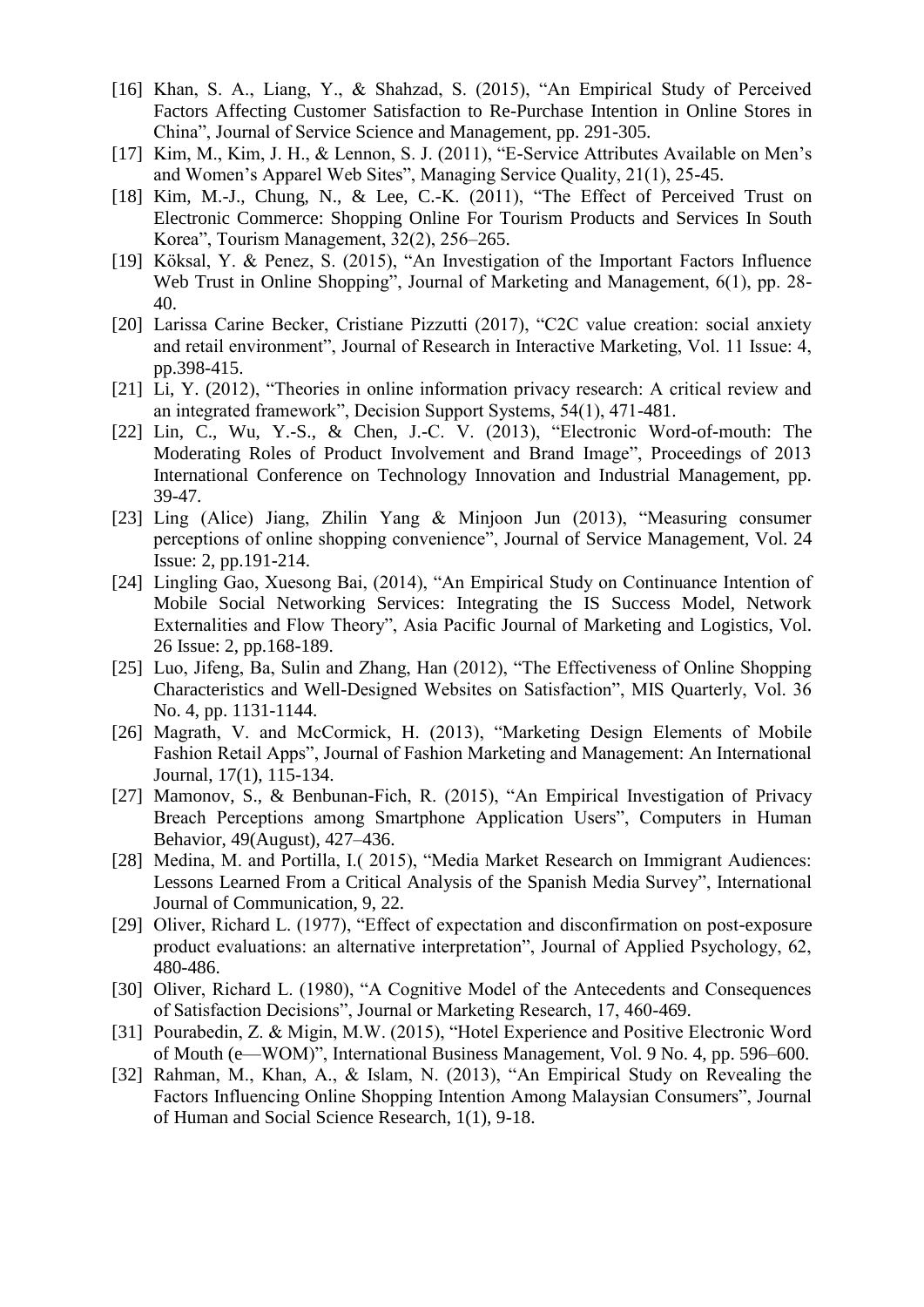- [33] Roy, R., Rabbanee, F.K. and Sharma, P. (2016), "Antecedents, outcomes, and mediating role of internal reference prices in pay-what-you-want pricing", Marketing Intelligence & Planning, Vol. 34, pp. 117-136.
- [34] Santouridis, I., Trivellas, P., & Tsimonis, G. (2012), "Using E-S-Qual to Measure Internet Service Quality of E-Commerce Web Sites in Greece", International Journal of Quality and Service Sciences, 4(1), 86-98.
- [35] Saunders, M., Lewis, P., & Thornhill, A. (2009), "Research methods for business students (5th ed.)", Prentice Hall: Financial Times.
- [36] Taylor, J. F., Ferguson, J., Ellen, P. S., & Biswas, D. (2015), "From trait to state: Understanding privacy concerns", Journal of Consumer Marketing, 32(2).
- [37] Venkatesh, V., Thong, J. Y., & Xu, X. (2012), "Consumer Acceptance and Use of Information Technology: Extending the Unified Theory of Acceptance and Use of Technology", MIS quarterly,  $36(1)$ ,  $157-178$ .
- [38] Victoria Magrath, Helen McCormick (2013), "Marketing design elements of mobile fashion retail apps", Journal of Fashion Marketing and Management: An International Journal, Vol. 17 Issue: 1, pp.115-134.
- [39] W Wirtz, Bernd, Piehler, Robert & Ullrich, Sebastian (2013), "Determinants of social media website attractiveness", Journal of Electronic Commerce Research, 14. 11-33.
- [40] Wei-Hung Hsiao & Tsung-Sheng Chang (2014), "Understanding consumers' continuance intention towards mobile advertising: a theoretical framework and empirical study", Behaviour & Information Technology, 33:7, 730-742.
- [41] Weng Marc Lim & Ding Hooi Ting (2014), "Consumer Acceptance and Continuance of Online Group Buying", Journal of Computer Information Systems, 54:3, 87-96.
- [42] Wong, C. H., Tan, G. W. H., Ooi, K. B., & Lin, B. (2014), "Mobile Shopping: The Next Frontier of the Shopping Industry? An Emerging Market Perspective", International Journal of Mobile Communications, 13(1), 92–112.
- [43] Xu, J., Forman, C., Kim, J. B., & Van Ittersum, K. (2014), "News Media Channels: Complements or Substitutes? Evidence from Mobile Phone Usage", Journal of Marketing, 78(4), 97-112.
- [44] Yang, L., & Mao, M. (2014), "Antecendents of Online Group Buying Behavior: From Price Leverage and Crowd Effect Perspectives", Proceedings of 2014 Pacific Conference on Information System (PACIS). Chengdu, China.
- [45] Zikmund, W. G., Babin, B. J., Carr, J. C., & Griffin, M. (2013), "Business research methods (9th ed.)", Mason, OH: South-Western / Cengage Learning.
- [46] Qureshi, M.I., Hassan, M. A., Hishan, S. S., Rasli, A. M., & Zaman, K. (2017). Dynamic linkages between sustainable tourism, energy, health and wealth: Evidence from top 80 international tourist destination cities in 37 countries. *Journal of Cleaner Production*, *158*, 143–155. https://doi.org/10.1016/j.jclepro.2017.05.001
- [47] Qureshi, M.I., Iftikhar, M., Bhatti, M. N., Shams, T., & Zaman, K. (2013). Critical elements in implementations of just-in-time management: Empirical study of cement industry in Pakistan. *SpringerPlus*, *2*(1), 1–14. https://doi.org/10.1186/2193-1801-2-645
- [48] Qureshi, M.I., Iftikhar, M., Janjua, S. Y., Zaman, K., Raja, U. M., & Javed, Y. (2015). Empirical investigation of mobbing, stress and employees' behavior at work place: quantitatively refining a qualitative model. *Quality and Quantity*, *49*(1), 93–113. https://doi.org/10.1007/s11135-013-9976-4
- [49] Qureshi, M.I., Khan, K., Bhatti, M. N., Khan, A., & Zaman, K. (2012). Quality function deployment in higher education institutes of Pakistan. *Middle East Journal of Scientific Research*, *12*(8), 1111–1118. https://doi.org/10.5829/idosi.mejsr.2012.12.8.1639
- [50] Qureshi, M.I., Md. Rasli, A., Jusoh, A., & Kowang, T. O. (2015). Sustainability: A new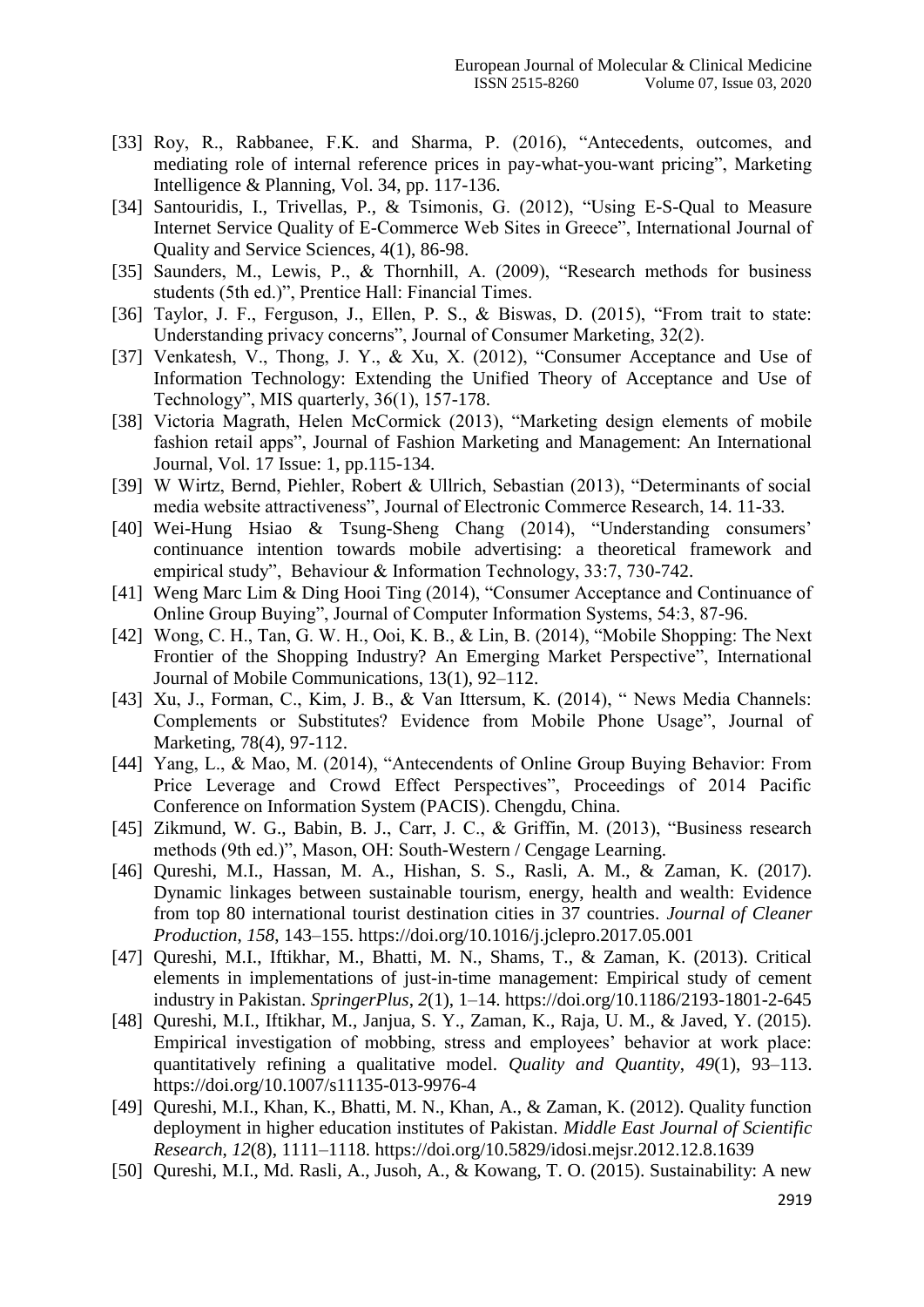manufacturing paradigm. *Jurnal Teknologi*, *77*(22), 47–53. https://doi.org/10.11113/jt.v77.6661

- [51] Qureshi, M.I., Yusoff, R. M., Ahmed, A. R., Isa, K., & Imran, A. (2017). Linking quality of work life with sustainable manufacturing performance. *Advanced Science Letters*, *23*(9), 8232–8235. https://doi.org/10.1166/asl.2017.9867
- [52] Qureshi, M.I., Yusoff, R. M., Hishan, S. S., Alam, A. F., Zaman, K., & Rasli, A. M. (2019). Natural disasters and Malaysian economic growth: policy reforms for disasters management. *Environmental Science and Pollution Research International*, *26*(15), 15496–15509. https://doi.org/10.1007/s11356-019-04866-z
- [53] Qureshi, M I, & Awang, K. W. B. (2020). Editorial. *International Journal of Business Continuity and Risk Management*, *10*(2–3), 95–98. https://doi.org/10.1504/ijbcrm.2020.10.issue-2-3
- [54] Qureshi, M I, Khan, N., Qayyum, S., Malik, S., Sanil, H. S., & Ramayah, T. (2020). Classifications of sustainable manufacturing practices in ASEAN region: A systematic review and bibliometric analysis of the past decade of research. *Sustainability (Switzerland)*, *12*(21), 1–19. https://doi.org/10.3390/su12218950
- [55] Qureshi, M I, Parveen, S., Abdullah, I., & Dana, L.-P. (2020). Reconceptualizing the interventions of open innovation systems between the nexus of quadruple organization cultural dynamics and performance. *Quality and Quantity*. https://doi.org/10.1007/s11135-020-01078-3
- [56] Qureshi, Muhammad Imran, Janjua, S. Y., Zaman, K., Lodhi, M. S., & Tariq, Y. Bin. (2014). Internationalization of higher education institutions: Implementation of DMAIC cycle. *Scientometrics*, *98*(3), 2295–2310. https://doi.org/10.1007/s11192-013-1163-9
- [57] Qureshi, Muhammad Imran, Khan, N., Gillani, S. M. A. H., & Raza, H. (2020). A Systematic Review of Past Decade of Mobile Learning: What we Learned and Where to Go. *International Journal of Interactive Mobile Technologies (IJIM)*, *14*(06), 67–81.
- [58] Qureshi, Muhammad Imran, Khan, N. U., Rasli, A. M., & Zaman, K. (2015). The battle of health with environmental evils of Asian countries: promises to keep. *Environmental Science and Pollution Research*, *22*(15), 11708–11715. https://doi.org/10.1007/s11356- 015-4440-8
- [59] Qureshi, Muhammad Imran, Qayyum, S., Nassani, A. A., Aldakhil, A. M., Qazi Abro, M. M., & Zaman, K. (2019). Management of various socio-economic factors under the United Nations sustainable development agenda. *Resources Policy*, *64*, 101515. https://doi.org/10.1016/j.resourpol.2019.101515
- [60] Qureshi, Muhammad Imran, Rasli, A. M., Awan, U., Ma, J., Ali, G., Faridullah, … Zaman, K. (2015). Environment and air pollution: health services bequeath to grotesque menace. *Environmental Science and Pollution Research*, *22*(5), 3467–3476. https://doi.org/10.1007/s11356-014-3584-2
- [61] Qureshi, Muhammad Imran, Rasli, A. M., & Zaman, K. (2016). Energy crisis, greenhouse gas emissions and sectoral growth reforms: Repairing the fabricated mosaic. *Journal of Cleaner Production*, *112*, 3657–3666. https://doi.org/10.1016/j.jclepro.2015.08.017
- [62] Rahim, N. S. A., Zahir, M. A., Wan Azman, W. N., Ayyub, M., & Qureshi, M. I. (2019). Transformational leadership style towards the quality of service in forwarding activity. *International Journal of Recent Technology and Engineering*, *8*(1), 411–414.
- [63] Ramakrishna, S., Ahmad, H., Qureshi, M. I., & Khan, N. (2020). Review on nexus between economic growth and environmental quality. *International Journal of Psychosocial Rehabilitation*, *24*(1), 739–746. https://doi.org/10.37200/IJPR/V24I1/PR200177
- [64] Rashid, M., Tasmin, R., Qureshi, M. I., & Shafiq, M. (2019a). A PLS analysis on the relationship between servant leadership and academicians OCB in MTUN universities.